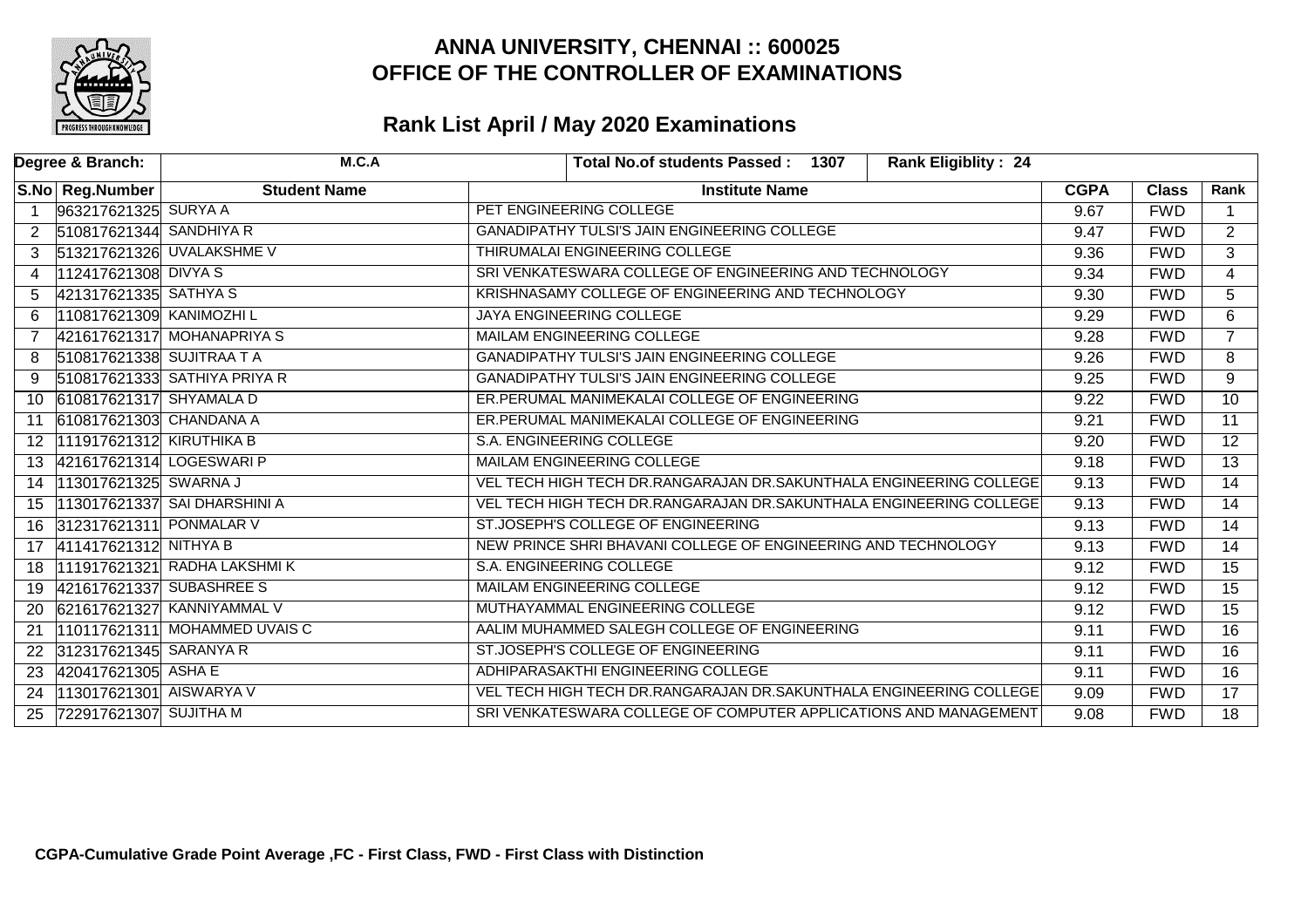

|    | Degree & Branch:         | M.C.A                           | <b>Total No.of students Passed:</b><br><b>Rank Eligiblity: 24</b><br>1307 |             |              |                 |
|----|--------------------------|---------------------------------|---------------------------------------------------------------------------|-------------|--------------|-----------------|
|    | S.No Reg.Number          | <b>Student Name</b>             | <b>Institute Name</b>                                                     | <b>CGPA</b> | <b>Class</b> | Rank            |
| 26 | 111917621301 AARTHIV     |                                 | <b>S.A. ENGINEERING COLLEGE</b>                                           | 9.07        | <b>FWD</b>   | $\overline{19}$ |
| 27 | 111917621306 DURGA R     |                                 | <b>S.A. ENGINEERING COLLEGE</b>                                           | 9.07        | <b>FWD</b>   | $\overline{19}$ |
| 28 |                          | 113017621314 NAVEEN KUMAR S     | VEL TECH HIGH TECH DR.RANGARAJAN DR.SAKUNTHALA ENGINEERING COLLEGE        | 9.07        | <b>FWD</b>   | 19              |
| 29 | 510817621330 PRIYANKA A  |                                 | <b>GANADIPATHY TULSI'S JAIN ENGINEERING COLLEGE</b>                       | 9.07        | <b>FWD</b>   | $\overline{19}$ |
| 30 | 513117621339 SHARMILA A  |                                 | THANTHAI PERIYAR GOVT INSTITUTE OF TECHNOLOGY                             | 9.07        | <b>FWD</b>   | 19              |
| 31 |                          | 110117621303 ASHKHAN AHMED M    | AALIM MUHAMMED SALEGH COLLEGE OF ENGINEERING                              | 9.05        | <b>FWD</b>   | $\overline{20}$ |
| 32 | 110817621303 ASHWINI B   |                                 | JAYA ENGINEERING COLLEGE                                                  | 9.05        | <b>FWD</b>   | $\overline{20}$ |
| 33 | 421317621350 VIJAYASRI A |                                 | KRISHNASAMY COLLEGE OF ENGINEERING AND TECHNOLOGY                         | 9.05        | <b>FWD</b>   | $\overline{20}$ |
| 34 |                          | 510617621347 KEERTHANA V S      | C.ABDUL HAKEEM COLLEGE OF ENGINEERING AND TECHNOLOGY                      | 9.05        | <b>FWD</b>   | $\overline{20}$ |
| 35 |                          | 613317621303 BALASOWMINI N R    | VIVEKANANDHA INSTITUTE OF INFORMATION AND MANAGEMENT STUDIES              | 9.05        | <b>FWD</b>   | 20              |
| 36 |                          | 962517621307 GETZIYAL JENIFER M | RAJAS ENGINEERING COLLEGE                                                 | 9.05        | <b>FWD</b>   | $\overline{20}$ |
| 37 | 111917621317 NANDHINI K  |                                 | S.A. ENGINEERING COLLEGE                                                  | 9.04        | <b>FWD</b>   | $\overline{21}$ |
| 38 | 513117621305 DIVYA V     |                                 | THANTHAI PERIYAR GOVT INSTITUTE OF TECHNOLOGY                             | 9.04        | <b>FWD</b>   | $\overline{21}$ |
| 39 | 613317621337 UMAMBIKA K  |                                 | VIVEKANANDHA INSTITUTE OF INFORMATION AND MANAGEMENT STUDIES              | 9.04        | <b>FWD</b>   | $\overline{21}$ |
| 40 | 820317621032 VINITHAA S  |                                 | A.V.C COLLEGE OF ENGINEERING                                              | 9.04        | <b>FWD</b>   | $\overline{21}$ |
| 41 | 110817621320 VARSHA R    |                                 | JAYA ENGINEERING COLLEGE                                                  | 9.03        | <b>FWD</b>   | $\overline{22}$ |
| 42 | 421617621316 MOHANA S    |                                 | <b>MAILAM ENGINEERING COLLEGE</b>                                         | 9.03        | <b>FWD</b>   | 22              |
| 43 | 111917621320 PRIYANKA R  |                                 | <b>S.A. ENGINEERING COLLEGE</b>                                           | 9.01        | <b>FWD</b>   | $\overline{23}$ |
| 44 | 421217621305 HEMALATHA N |                                 | KARPAGA VINAYAGA COLLEGE OF ENGINEERING AND TECHNOLOGY                    | 9.01        | <b>FWD</b>   | $\overline{23}$ |
| 45 | 510617621305 ANJALIR     |                                 | C.ABDUL HAKEEM COLLEGE OF ENGINEERING AND TECHNOLOGY                      | 9.01        | <b>FWD</b>   | $\overline{23}$ |
| 46 | 421617621302 ANITHA V    |                                 | <b>MAILAM ENGINEERING COLLEGE</b>                                         | 9.00        | <b>FWD</b>   | $\overline{24}$ |
| 47 | 421617621307 GUHAN I     |                                 | MAILAM ENGINEERING COLLEGE                                                | 9.00        | <b>FWD</b>   | 24              |
| 48 | 421617621336 SOWNDARIS   |                                 | MAILAM ENGINEERING COLLEGE                                                | 9.00        | <b>FWD</b>   | $\overline{24}$ |
| 49 | 610817621305 DEEPAR      |                                 | ER.PERUMAL MANIMEKALAI COLLEGE OF ENGINEERING                             | 9.00        | <b>FWD</b>   | 24              |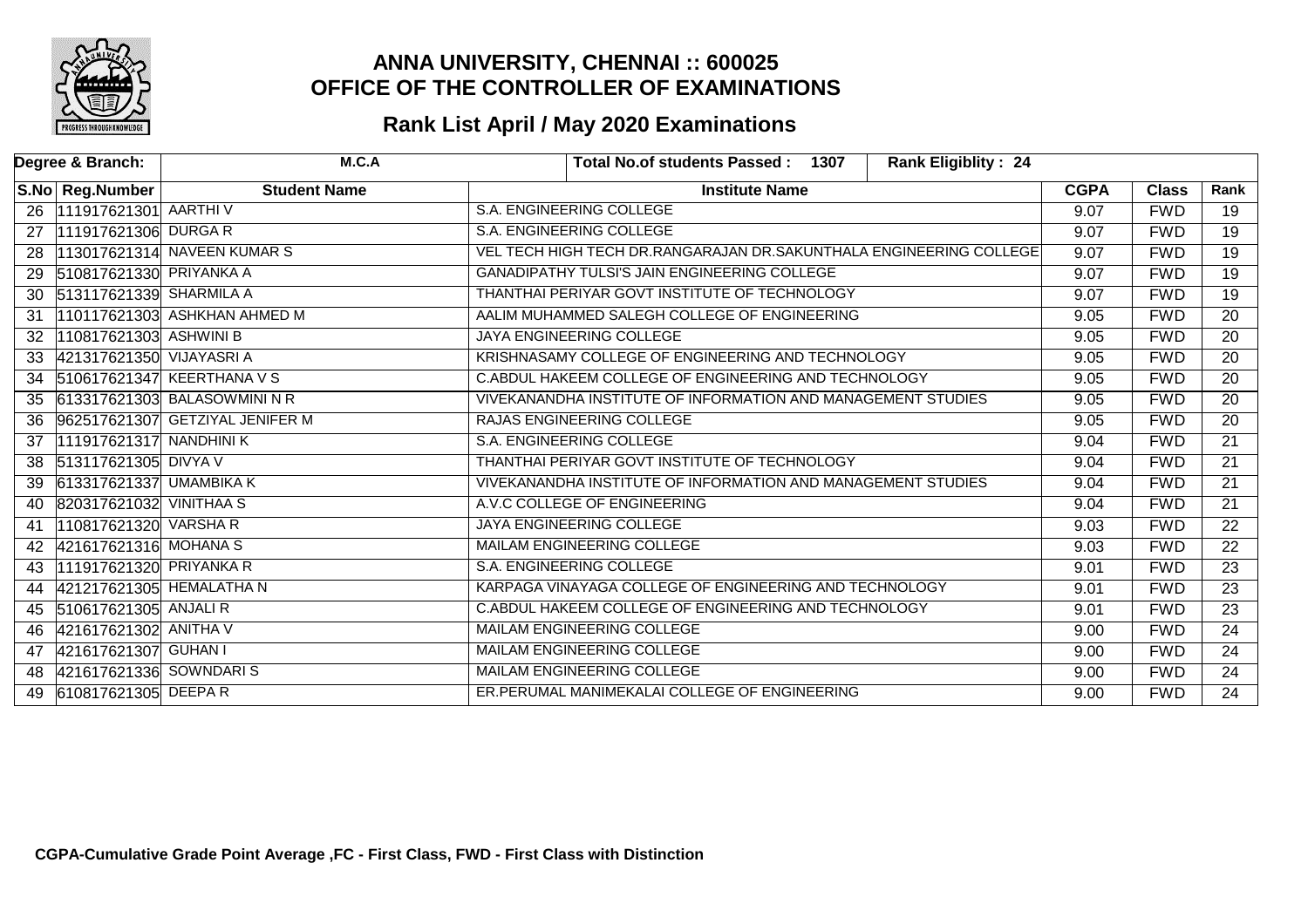

|    | Degree & Branch:      | <b>M.E. Applied Electronics</b>   |                              | Total No.of students Passed: 155              | <b>Rank Eligiblity: 7</b> |      |              |      |
|----|-----------------------|-----------------------------------|------------------------------|-----------------------------------------------|---------------------------|------|--------------|------|
|    | S.No Reg.Number       | <b>Student Name</b>               |                              | <b>CGPA</b><br><b>Institute Name</b>          |                           |      | <b>Class</b> | Rank |
|    | 513118401010 SHILPA P |                                   |                              | THANTHAI PERIYAR GOVT INSTITUTE OF TECHNOLOGY |                           | 9.29 | <b>FWD</b>   |      |
| 2  |                       | 960518401005 SHUNMUGA PRIYA K     | CAPE INSTITUTE OF TECHNOLOGY |                                               |                           | 9.10 | <b>FWD</b>   | ົ    |
| 3  |                       | 110518401002 HEMAMALINI B         |                              | GOJAN SCHOOL OF BUSINESS AND TECHNOLOGY       |                           |      | <b>FWD</b>   | 3    |
| 4  | 820318401001 RAMYA M  |                                   | A.V.C COLLEGE OF ENGINEERING |                                               |                           | 8.99 | <b>FWD</b>   |      |
| 5. |                       | 513118401004 KEERTHANA R          |                              | THANTHAI PERIYAR GOVT INSTITUTE OF TECHNOLOGY |                           | 8.97 | <b>FWD</b>   | 5    |
| 6. |                       | 960218401002 ASSIS NEVATHA J      |                              | ARUNACHALA COLLEGE OF ENGINEERING FOR WOMEN   |                           |      | <b>FWD</b>   | 5.   |
|    |                       | 953418401004 JERIL MONISHA MARY S | V V COLLEGE OF ENGINEERING   |                                               |                           | 8.96 | <b>FWD</b>   | 6    |
| 8  |                       | 953418401007 SHILBA CHELLAKILI C  | V V COLLEGE OF ENGINEERING   |                                               |                           | 8.94 | <b>FWD</b>   |      |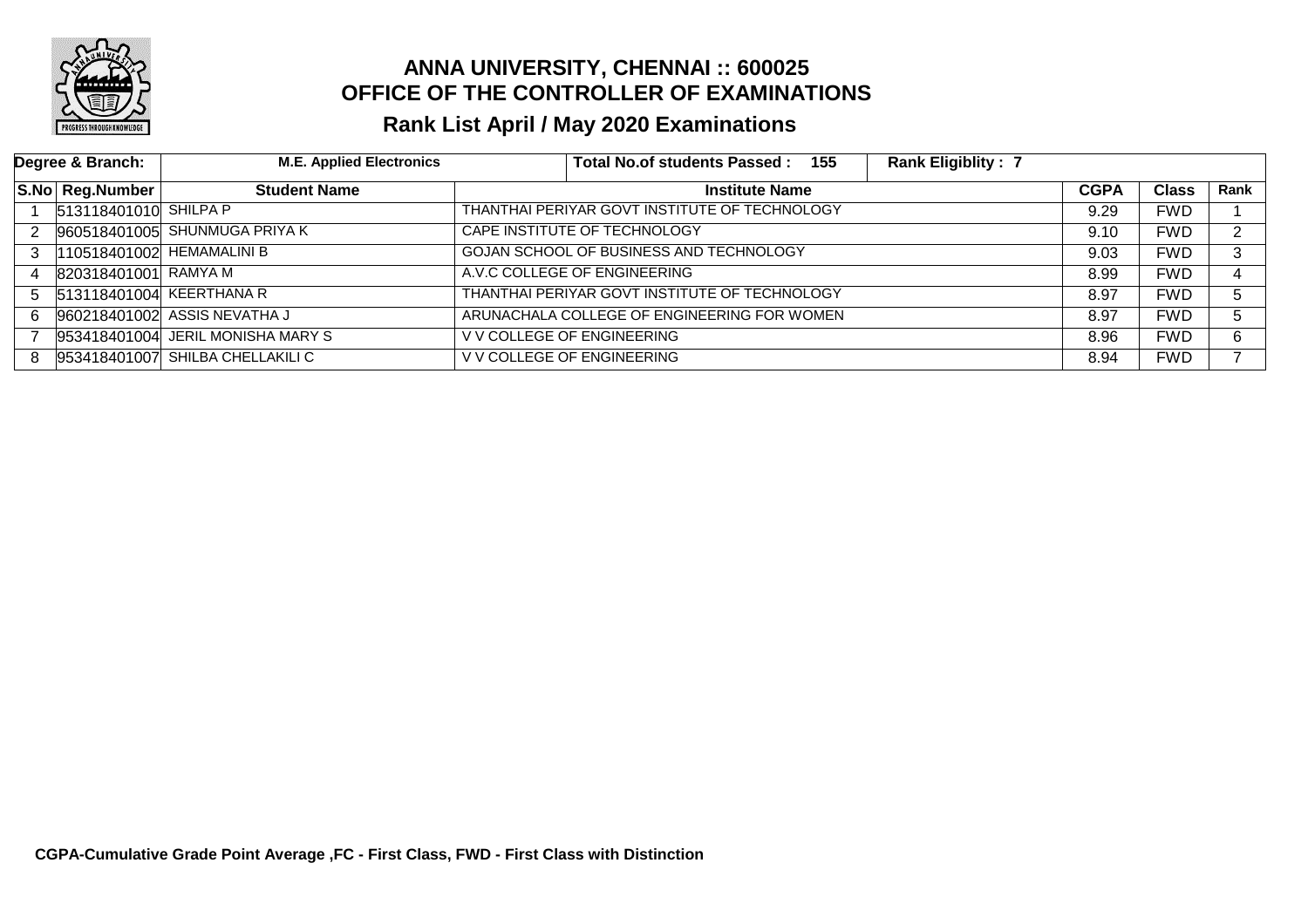

### **Rank List April / May 2020 Examinations ANNA UNIVERSITY, CHENNAI :: 600025 OFFICE OF THE CONTROLLER OF EXAMINATIONS**

|      | Degree & Branch:        | <b>M.E. CAD/CAM</b> | <b>Rank Eligiblity:</b><br>Total No.of students Passed:<br>19 |             |              |      |
|------|-------------------------|---------------------|---------------------------------------------------------------|-------------|--------------|------|
| S.No | Rea.Number              | <b>Student Name</b> | Institute Name                                                | <b>CGPA</b> | <b>Class</b> | Rank |
|      | 110518402001 THABASUM J |                     | GOJAN SCHOOL OF BUSINESS AND TECHNOLOGY                       | 8.82        | <b>FWD</b>   |      |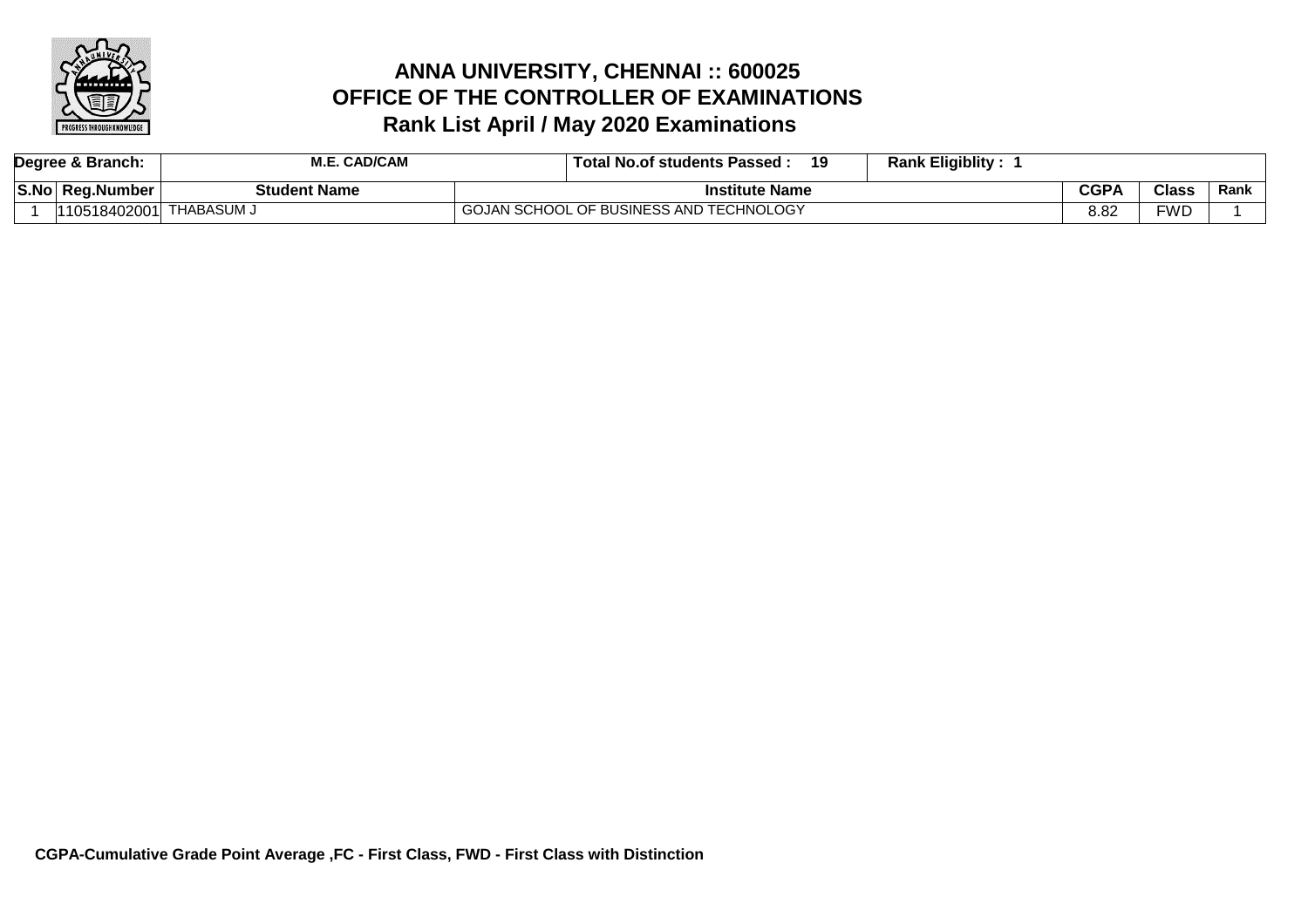

|    | Degree & Branch:        | <b>M.E. Communication Systems</b>     | Total No.of students Passed: 186                        | <b>Rank Eligiblity: 6</b> |              |      |
|----|-------------------------|---------------------------------------|---------------------------------------------------------|---------------------------|--------------|------|
|    | S.No Reg.Number         | <b>Student Name</b>                   | <b>Institute Name</b>                                   | <b>CGPA</b>               | <b>Class</b> | Rank |
|    | 620318403002 DEEPIKA S  |                                       | BHARATHIYAR INSTITUTE OF ENGINEERING FOR WOMEN          | 9.23                      | <b>FWD</b>   |      |
| 2  | 211418403001 DURGA R    |                                       | PANIMALAR ENGINEERING COLLEGE                           | 9.16                      | <b>FWD</b>   | ົ    |
| 3  |                         | 960218403027 THAMEENA BANU H          | ARUNACHALA COLLEGE OF ENGINEERING FOR WOMEN             | 9.07                      | <b>FWD</b>   | 3    |
| 4  |                         | 950818403006 HELEN VEDANAYAGI ANITA R | <b>GOVERNMENT COLLEGE OF ENGINEERING - THIRUNELVELI</b> | 9.01                      | <b>FWD</b>   | 4    |
| 5. | 421618403001 ABIRAMI D  |                                       | MAILAM ENGINEERING COLLEGE                              | 8.96                      | <b>FWD</b>   | 5.   |
| 6. | 211418403006 PRIYANKA S |                                       | PANIMALAR ENGINEERING COLLEGE                           | 8.94                      | <b>FWD</b>   | 6    |
|    | 620318403003 DEEPTHIS   |                                       | BHARATHIYAR INSTITUTE OF ENGINEERING FOR WOMEN          | 8.94                      | <b>FWD</b>   | 6    |
| 8  | 811518403003 PAVITHRAK  |                                       | K. RAMAKRISHNAN COLLEGE OF ENGINEERING                  | 8.94                      | <b>FWD</b>   | 6    |
| 9  |                         | 960218403009 AYSHA GOLDWIN V          | ARUNACHALA COLLEGE OF ENGINEERING FOR WOMEN             | 8.94                      | <b>FWD</b>   | 6.   |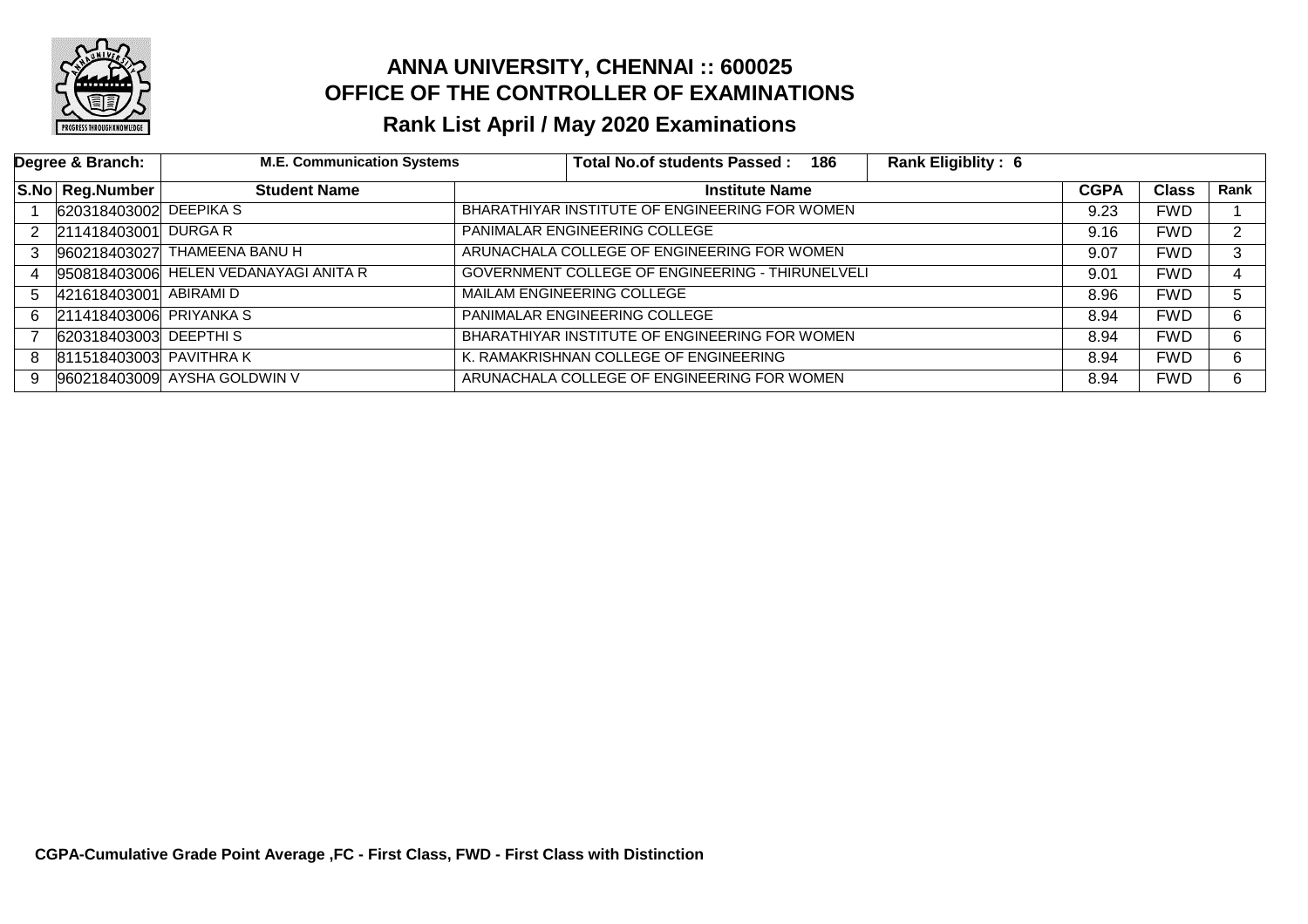

|                 | Degree & Branch:           | M.E. Computer Science and Engineering | <b>Rank Eligiblity: 13</b><br><b>Total No.of students Passed:</b><br>406 |             |              |                 |
|-----------------|----------------------------|---------------------------------------|--------------------------------------------------------------------------|-------------|--------------|-----------------|
|                 | S.No Reg.Number            | <b>Student Name</b>                   | <b>Institute Name</b>                                                    | <b>CGPA</b> | <b>Class</b> | Rank            |
|                 | 820318405006 RAMAPRIYA S   |                                       | A.V.C COLLEGE OF ENGINEERING                                             | 9.13        | <b>FWD</b>   |                 |
| 2               |                            | 962218405002 CHRISHMA PS              | ST.XAVIER'S CATHOLIC COLLEGE OF ENGINEERING                              | 9.09        | <b>FWD</b>   | $\overline{2}$  |
| 3               |                            | 732518405005 INDHUMATHI K             | SHREE VENKATESHWARA HI-TECH ENGINEERING COLLEGE                          | 9.03        | <b>FWD</b>   | 3               |
| 4               | $211418405018$ VINITHA S   |                                       | PANIMALAR ENGINEERING COLLEGE                                            | 8.97        | <b>FWD</b>   | $\overline{4}$  |
| 5.              | 820618405001 HARITHA G     |                                       | ARASU ENGINEERING COLLEGE                                                | 8.97        | <b>FWD</b>   | 4               |
| 6               | 110518405004 PRIYA KM      |                                       | GOJAN SCHOOL OF BUSINESS AND TECHNOLOGY                                  | 8.96        | <b>FWD</b>   | 5               |
|                 |                            | 911518405005 UMMUL HYRUL FATHIMA S    | MOHAMED SATHAK ENGINEERING COLLEGE                                       | 8.96        | <b>FWD</b>   | 5               |
| 8               | 820318405004 ISWARYA P     |                                       | A.V.C COLLEGE OF ENGINEERING                                             | 8.93        | <b>FWD</b>   | 6               |
| 9               | 820118405004 PRIYANKA M    |                                       | A.R.J. COLLEGE OF ENGINEERING AND TECHNOLOGY                             | 8.90        | <b>FWD</b>   | $\overline{7}$  |
| 10              | 511918405005 NIVETHA J E   |                                       | PRIYADARSHINI ENGINEERING COLLEGE                                        | 8.87        | <b>FWD</b>   | 8               |
|                 | 811518405004 SWATHID       |                                       | K. RAMAKRISHNAN COLLEGE OF ENGINEERING                                   | 8.86        | <b>FWD</b>   | 9               |
| 12 <sup>1</sup> |                            | 820618405002 RAMYABHARATHI B          | ARASU ENGINEERING COLLEGE                                                | 8.84        | <b>FWD</b>   | $\overline{10}$ |
|                 | 13 911518405002 NANTHINIS  |                                       | MOHAMED SATHAK ENGINEERING COLLEGE                                       | 8.84        | <b>FWD</b>   | 10              |
|                 |                            | 14 310818405002 BAPIREDDYGARI HEMA    | JEPPIAAR ENGINEERING COLLEGE                                             | 8.83        | <b>FWD</b>   | $\overline{11}$ |
|                 |                            | 15 911518405003 PUNITHAVALLI P        | MOHAMED SATHAK ENGINEERING COLLEGE                                       | 8.83        | <b>FWD</b>   | 11              |
|                 | 16 211418405013 SHARMILA S |                                       | PANIMALAR ENGINEERING COLLEGE                                            | 8.81        | <b>FWD</b>   | $\overline{12}$ |
| 17              | 821118405002 SARANYA G     |                                       | KINGS COLLEGE OF ENGINEERING                                             | 8.81        | <b>FWD</b>   | $1\overline{2}$ |
| 18              | 113218405003 PRIYANKA M    |                                       | <b>VELAMMAL ENGINEERING COLLEGE</b>                                      | 8.80        | <b>FWD</b>   | $\overline{13}$ |
| 19              | 610818405006 GOMATHIG      |                                       | ER.PERUMAL MANIMEKALAI COLLEGE OF ENGINEERING                            | 8.80        | <b>FWD</b>   | $\overline{13}$ |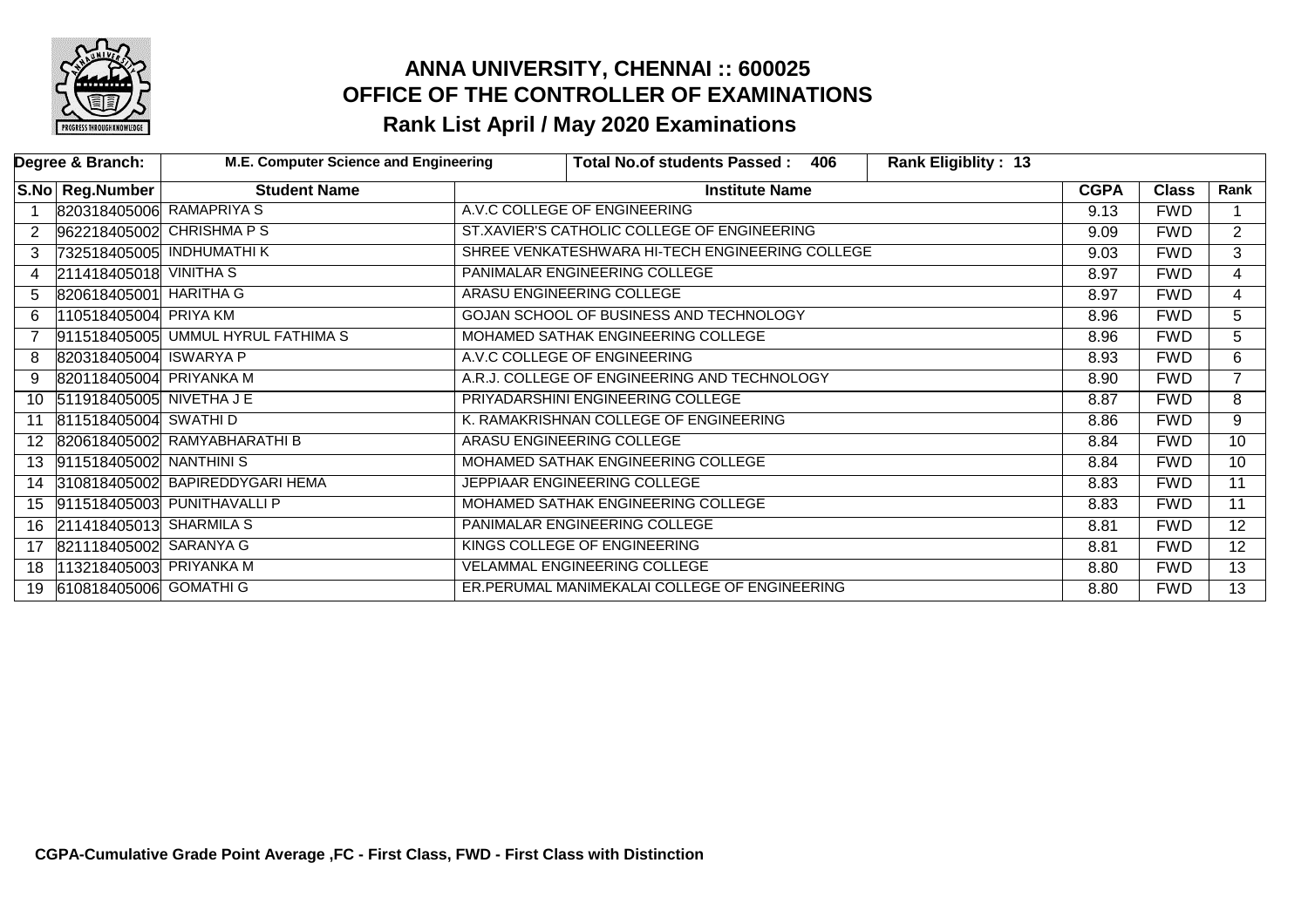

| Degree & Branch: |                         | <b>M.E. Energy Engineering</b> | <b>Rank Eligiblity:</b><br>Total No.of students Passed: |             |              |      |
|------------------|-------------------------|--------------------------------|---------------------------------------------------------|-------------|--------------|------|
|                  | S.No Reg.Number         | Student Name                   | <b>Institute Name</b>                                   | <b>CGPA</b> | <b>Class</b> | Rank |
|                  | 962218407004 ENIYAN M C |                                | ST.XAVIER'S CATHOLIC COLLEGE OF ENGINEERING             | 8.82        | <b>FWD</b>   |      |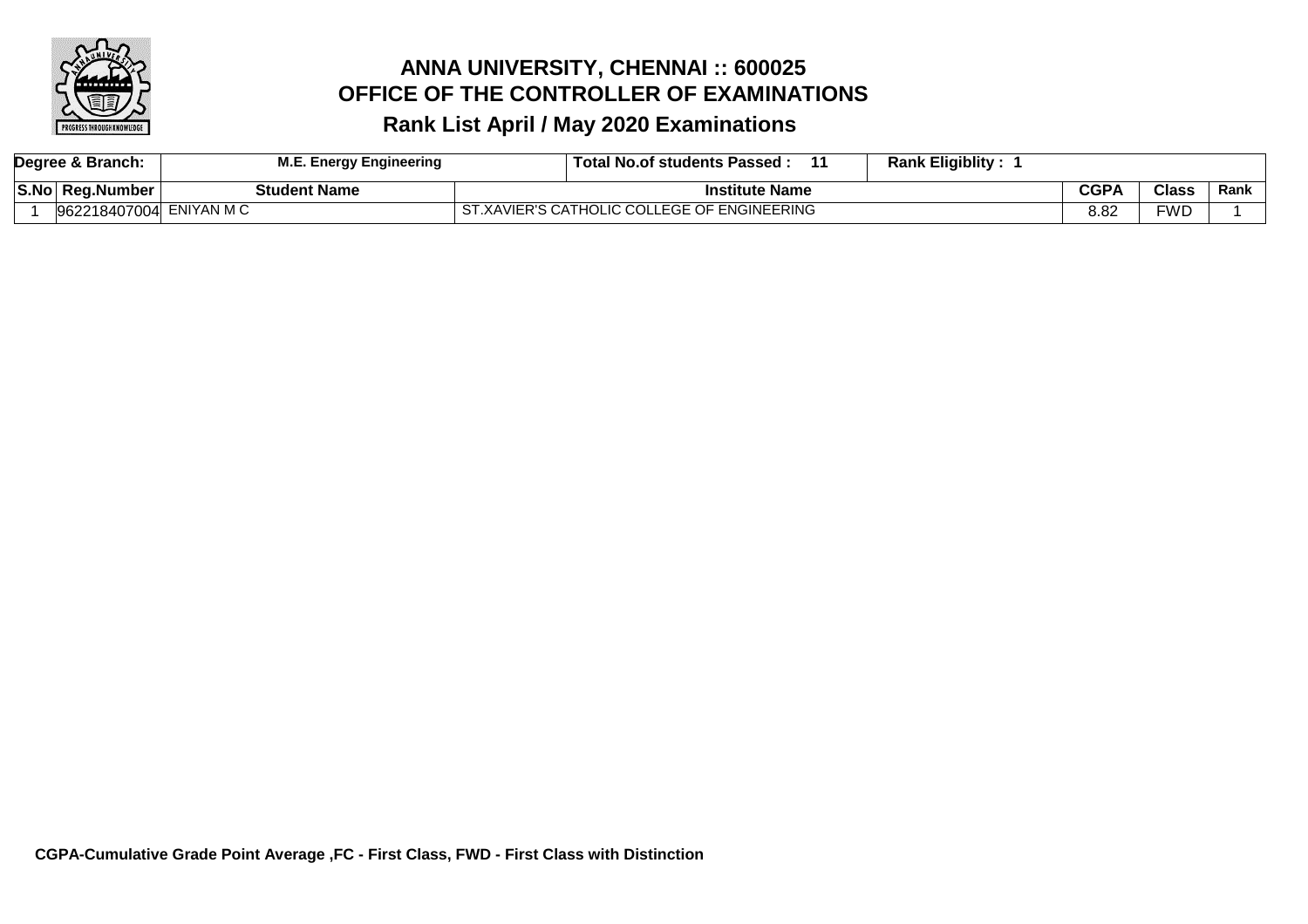

| Degree & Branch: |  |                            | . Engineering Design | <b>Rank Eligiblity:</b><br>^7<br>. Total No.of students Passed :<br>21 |             |              |      |
|------------------|--|----------------------------|----------------------|------------------------------------------------------------------------|-------------|--------------|------|
|                  |  | S.No  Reg.Number           | Student Name         | 'nstitute Name                                                         | <b>CGPA</b> | <b>Class</b> | Rank |
|                  |  | .18408001'<br>101<br>42161 | ARUL PRAKASH E       | MAILAM ENGINEERING COLLEGE                                             | 8.82        | FWD          |      |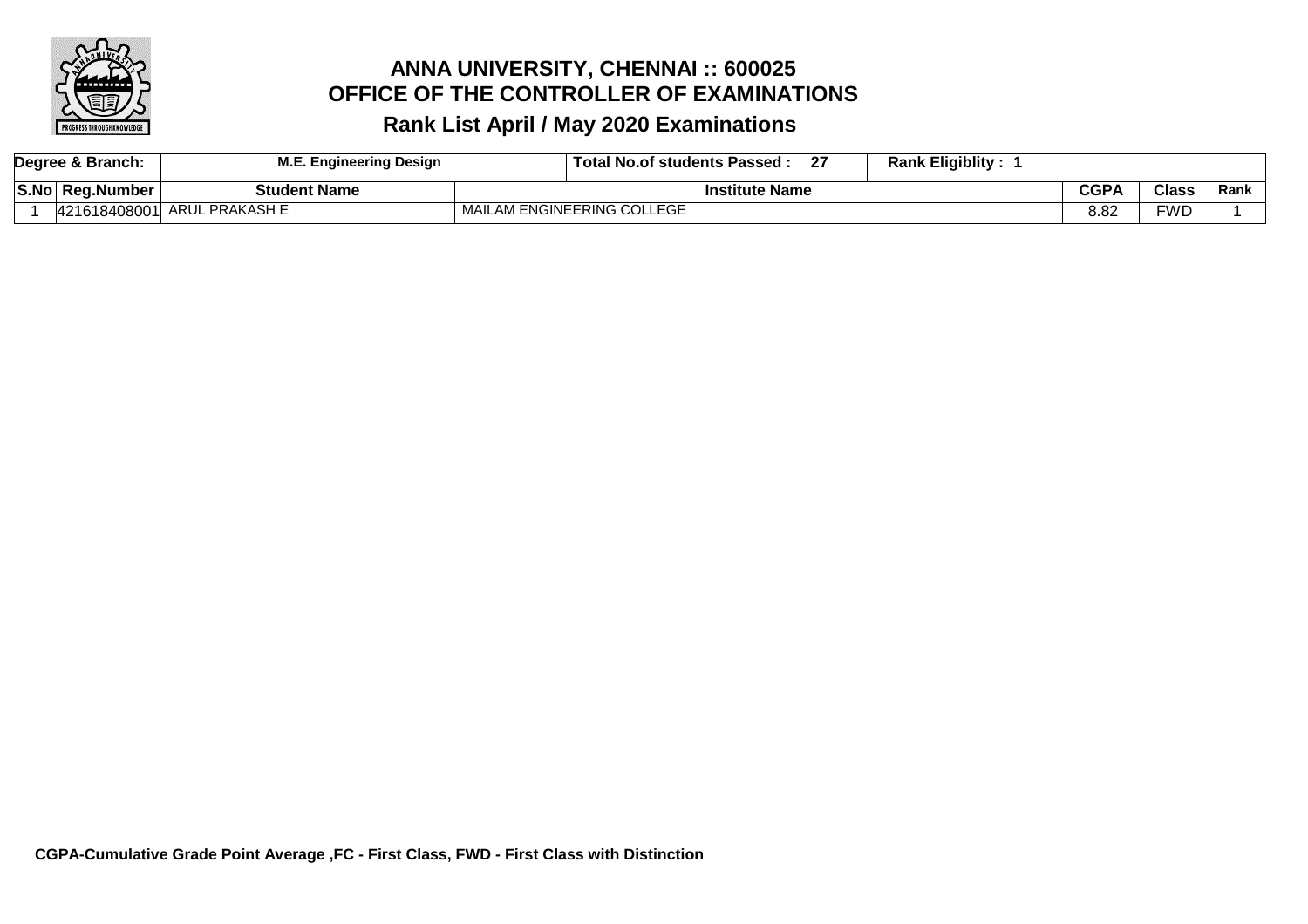

| Degree & Branch: |                 | <b>M.E. Manufacturing Engineering</b> | Total No.of students Passed :<br>77                    | <b>Rank Eligiblity: 4</b> |               |              |        |
|------------------|-----------------|---------------------------------------|--------------------------------------------------------|---------------------------|---------------|--------------|--------|
|                  | S.No Reg.Number | <b>Student Name</b>                   | <b>Institute Name</b>                                  |                           |               | <b>Class</b> | Rank l |
|                  |                 | 112618410005 VINOTH KUMAR V           | SRIRAM ENGINEERING COLLEGE                             |                           |               | <b>FWD</b>   |        |
|                  |                 | 812618410004 VINOTHKUMAR E            | MAM COLLEGE OF ENGINEERING                             |                           |               | <b>FWD</b>   |        |
|                  |                 | 820718410015 SARATHKUMAR P            | AS-SALAM COLLEGE OF ENGINEERING AND TECHNOLOGY         |                           |               | <b>FWD</b>   |        |
|                  |                 | 912518410005 SARAVANA RAMAMOORTHY R   | SRI RAAJA RAAJAN COLLEGE OF ENGINEERING AND TECHNOLOGY |                           | $8.5^{\circ}$ | <b>FWD</b>   |        |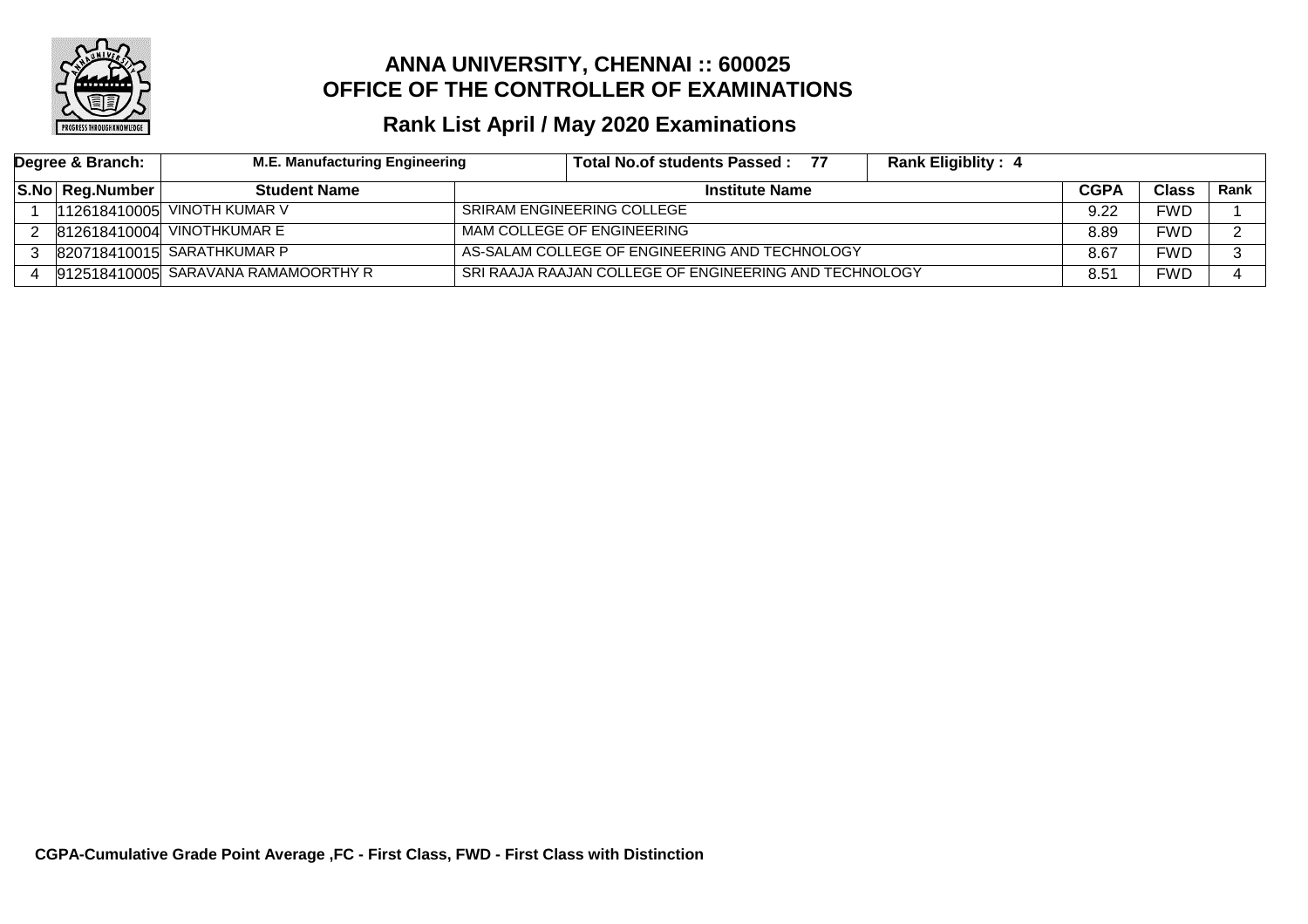

| Degree & Branch: |                       | M.E. Power Systems Engineering    | Total No.of students Passed : | -62<br><b>Rank Eligiblity: 3</b> |             |              |      |
|------------------|-----------------------|-----------------------------------|-------------------------------|----------------------------------|-------------|--------------|------|
|                  | S.No Reg.Number       | <b>Student Name</b>               | <b>Institute Name</b>         |                                  | <b>CGPA</b> | <b>Class</b> | Rank |
|                  |                       | $910618411005$ SRINIDHI TRISHNA V | K.L.N.COLLEGE OF ENGINEERING  |                                  | 9.23        | FWD          |      |
|                  |                       | 113218411006 VENKATESHWARI D      | VELAMMAL ENGINEERING COLLEGE  |                                  | 9.20        | FWD          |      |
|                  | 113218411002  JANCY D |                                   | VELAMMAL ENGINEERING COLLEGE  |                                  | 8.73        | FWD          |      |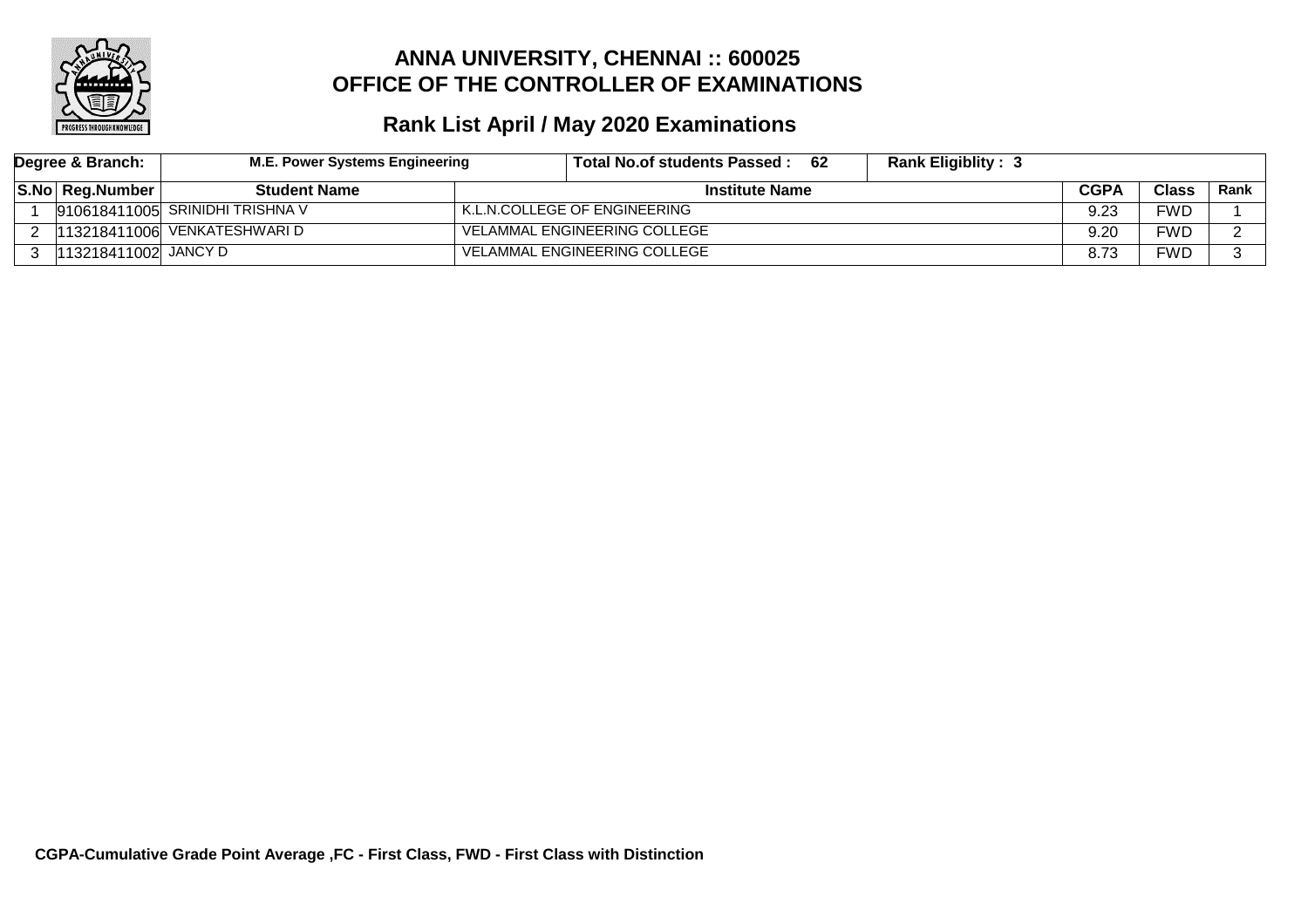

|    | Degree & Branch:           | <b>M.E. Structural Engineering</b>    |                              | <b>Total No.of students Passed:</b>                     | 320 | <b>Rank Eligiblity: 12</b> |             |              |                 |
|----|----------------------------|---------------------------------------|------------------------------|---------------------------------------------------------|-----|----------------------------|-------------|--------------|-----------------|
|    | S.No Reg.Number            | <b>Student Name</b>                   |                              | <b>Institute Name</b>                                   |     |                            | <b>CGPA</b> | <b>Class</b> | Rank            |
|    |                            | 921318413026 RUBA CAROLIN C           |                              | PSNA COLLEGE OF ENGINEERING AND TECHNOLOGY              |     |                            | 9.11        | <b>FWD</b>   |                 |
| 2  | 962218413003 BEBITTA R     |                                       |                              | ST.XAVIER'S CATHOLIC COLLEGE OF ENGINEERING             |     |                            | 9.10        | <b>FWD</b>   | $\overline{2}$  |
| 3  |                            | 812418413006 MAHADUR BANU A           | M.I.E.T. ENGINEERING COLLEGE |                                                         |     |                            | 8.94        | <b>FWD</b>   | 3               |
| 4  |                            | 950818413006 LINGESHWARI VAISHNAVI T  |                              | <b>GOVERNMENT COLLEGE OF ENGINEERING - THIRUNELVELI</b> |     |                            | 8.94        | <b>FWD</b>   | 3               |
| 5  | 961818413010 RAECHAL R S   |                                       |                              | PONJESLY COLLEGE OF ENGINEERING                         |     |                            | 8.91        | <b>FWD</b>   | 4               |
| 6  |                            | 912418413003 SWATHI PRIYA N           |                              | SHANMUGANATHAN ENGINEERING COLLEGE                      |     |                            | 8.89        | <b>FWD</b>   | 5.              |
|    |                            | 910018413004 GURUVIGNESH N            |                              | ANNA UNIVERSITY REGIONAL CAMPUS, MADURAI                |     |                            | 8.87        | <b>FWD</b>   | 6               |
| 8  | 960318413022 SHARMI G LIJI |                                       |                              | BETHLAHEM INSTITUTE OF ENGINEERING                      |     |                            | 8.84        | <b>FWD</b>   |                 |
| 9  | 812418413016 SHEEBA D      |                                       | M.I.E.T. ENGINEERING COLLEGE |                                                         |     |                            | 8.83        | <b>FWD</b>   | 8               |
| 10 | 962218413010 JERLIN D M    |                                       |                              | ST.XAVIER'S CATHOLIC COLLEGE OF ENGINEERING             |     |                            | 8.83        | <b>FWD</b>   | 8               |
| 11 |                            | 311618413004 KRUBHA SHREE C           |                              | MISRIMAL NAVAJEE MUNOTH JAIN ENGINEERING COLLEGE        |     |                            | 8.81        | <b>FWD</b>   | 9               |
|    | 12 921318413008 GOKUL P    |                                       |                              | PSNA COLLEGE OF ENGINEERING AND TECHNOLOGY              |     |                            | 8.77        | <b>FWD</b>   | 10              |
| 13 |                            | 950018413012 MOHAMED THAMEEM ANSARI H |                              | ANNA UNIVERSITY REGIONAL CAMPUS, TIRUNELVELI            |     |                            | 8.74        | <b>FWD</b>   | 11              |
| 14 | 961818413019 VAISHNA CK    |                                       |                              | PONJESLY COLLEGE OF ENGINEERING                         |     |                            | 8.74        | <b>FWD</b>   | 11              |
| 15 |                            | 960518413004 AZHAGU KUMARI B          |                              | CAPE INSTITUTE OF TECHNOLOGY                            |     |                            | 8.73        | <b>FWD</b>   | 12 <sup>2</sup> |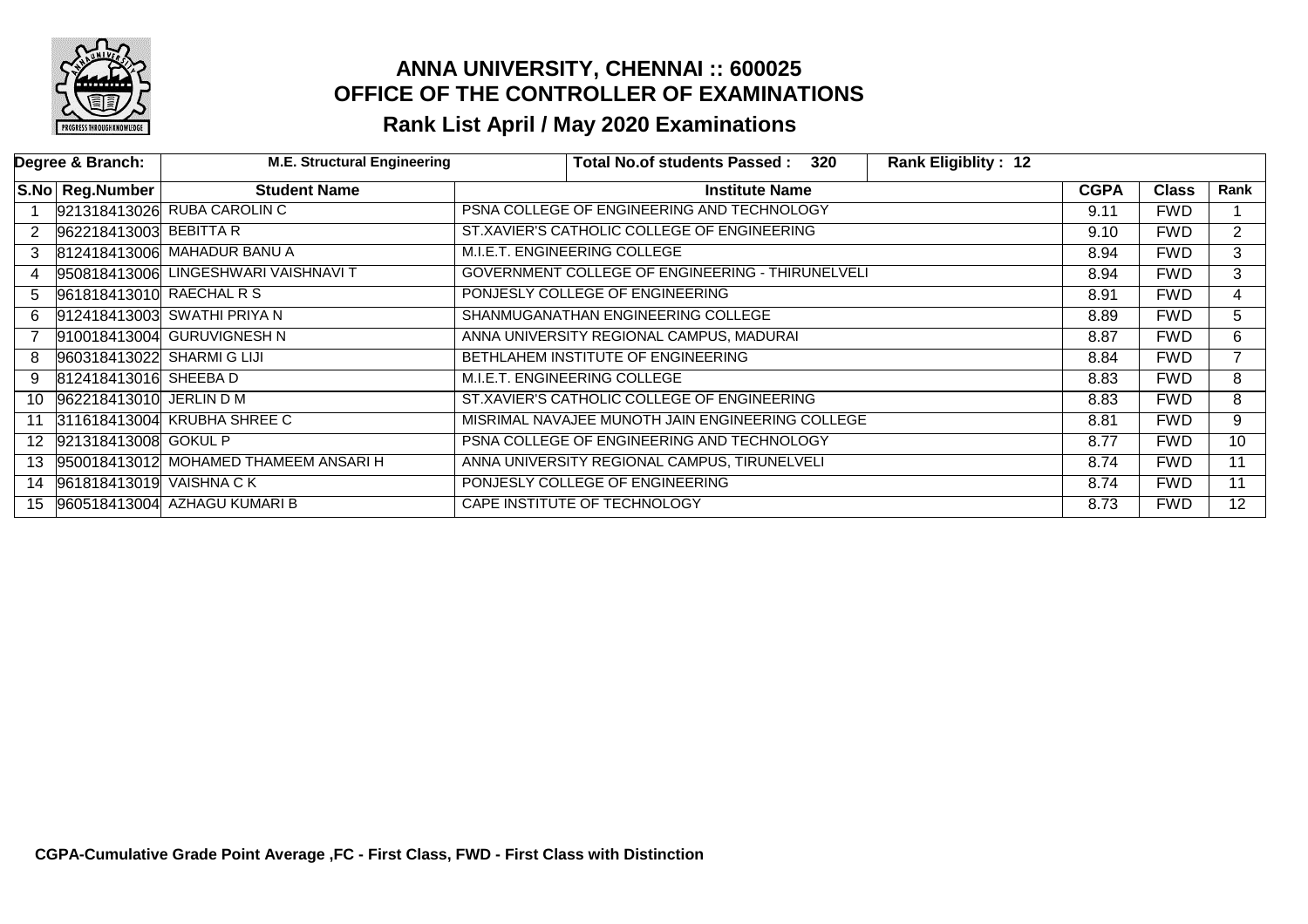

| Degree & Branch: |                         | M.E. Thermal Engineering    | Total No.of students Passed:                         | -60 | <b>Rank Eligiblity: 3</b> |             |              |      |
|------------------|-------------------------|-----------------------------|------------------------------------------------------|-----|---------------------------|-------------|--------------|------|
|                  | S.No Reg.Number         | <b>Student Name</b>         | <b>Institute Name</b>                                |     |                           | <b>CGPA</b> | <b>Class</b> | Rank |
|                  | 950018414001 ARAVINTH K |                             | ANNA UNIVERSITY REGIONAL CAMPUS, TIRUNELVELI         |     |                           | 9.00        | <b>FWD</b>   |      |
|                  |                         | 910418414003 BALAKRISHNAN M | FATIMA MICHAEL COLLEGE OF ENGINEERING AND TECHNOLOGY |     |                           | 8.79        | FWD          |      |
|                  |                         | 950018414006 MANJULA DEVI M | ANNA UNIVERSITY REGIONAL CAMPUS, TIRUNELVELI         |     |                           | 8.67        | FWD          |      |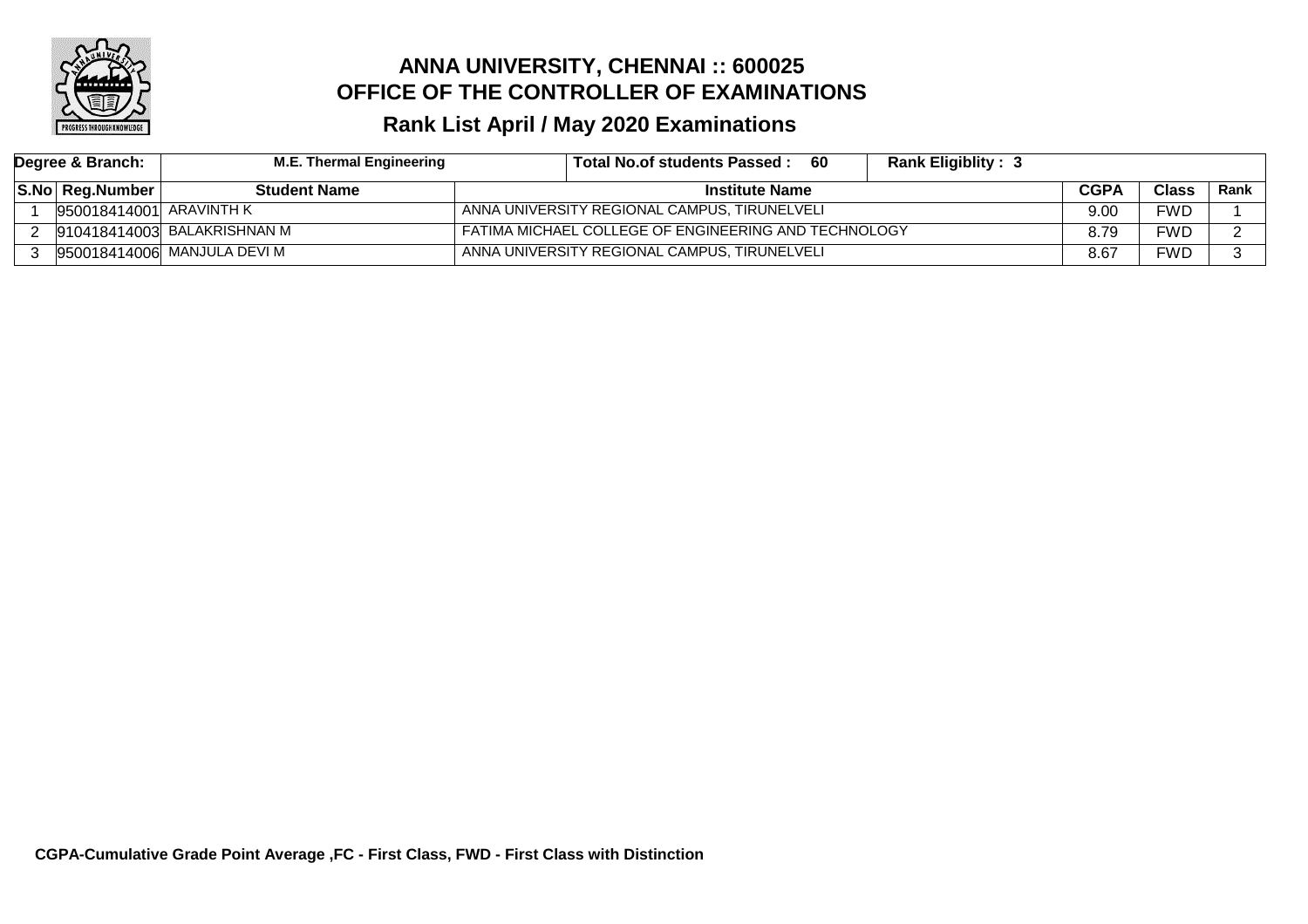

| Degree & Branch: |                         | <b>M.E. Power Electronics and Drives</b> |  | Total No.of students Passed: 113                        | <b>Rank Eligiblity: 5</b> |             |              |      |
|------------------|-------------------------|------------------------------------------|--|---------------------------------------------------------|---------------------------|-------------|--------------|------|
|                  | S.No Reg.Number         | <b>Student Name</b>                      |  | <b>Institute Name</b>                                   |                           | <b>CGPA</b> | <b>Class</b> | Rank |
|                  | 950818415009 KAVIYA T   |                                          |  | <b>GOVERNMENT COLLEGE OF ENGINEERING - THIRUNELVELI</b> |                           | 8.97        | FWD          |      |
| 2                | 112418415002 BHARATH M  |                                          |  | SRI VENKATESWARA COLLEGE OF ENGINEERING AND TECHNOLOGY  |                           | 8.85        | FWD          |      |
| 3                |                         | 921318415003 MANI MEGALAI J              |  | <b>PSNA COLLEGE OF ENGINEERING AND TECHNOLOGY</b>       |                           | 8.75        | FWD          |      |
|                  | 110518415001 JONE D     |                                          |  | GOJAN SCHOOL OF BUSINESS AND TECHNOLOGY                 |                           | 8.74        | FWD          |      |
|                  | 961818415001 BENIFA W J |                                          |  | PONJESLY COLLEGE OF ENGINEERING                         |                           | 8.63        | FWD          |      |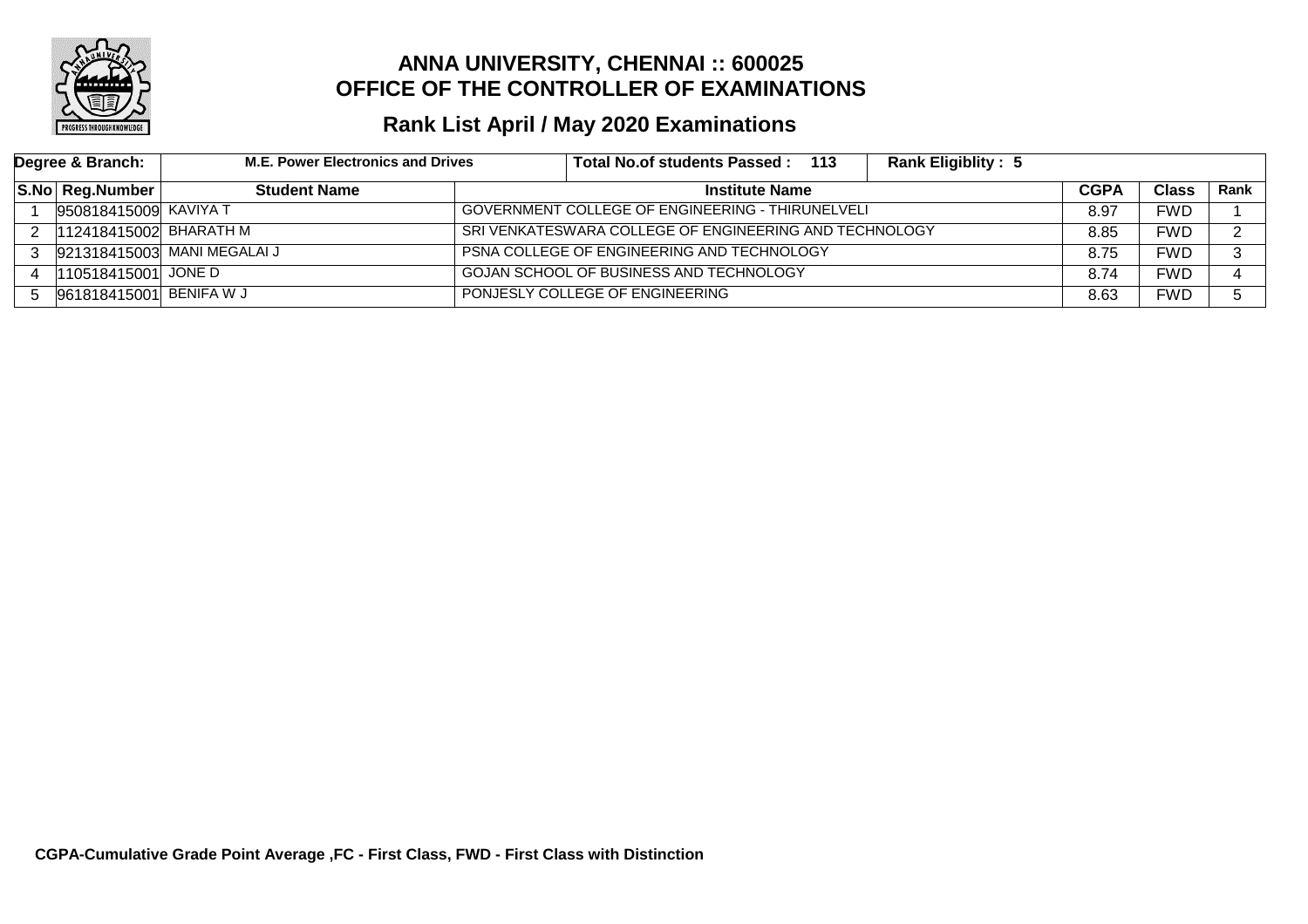

| Degree & Branch: |                          | <b>M.E. Environmental Engineering</b> |                                                                 | Total No.of students Passed: 74              | <b>Rank Eligiblity: 4</b> |             |              |      |
|------------------|--------------------------|---------------------------------------|-----------------------------------------------------------------|----------------------------------------------|---------------------------|-------------|--------------|------|
|                  | S.No Reg.Number          | <b>Student Name</b>                   |                                                                 | <b>Institute Name</b>                        |                           | <b>CGPA</b> | <b>Class</b> | Rank |
|                  |                          | 950018416018 THARANYALAKSHMI R        |                                                                 | ANNA UNIVERSITY REGIONAL CAMPUS, TIRUNELVELI |                           | 9.36        | FWD          |      |
|                  | 812618416005 BHARATHI C  |                                       |                                                                 | MAM COLLEGE OF ENGINEERING                   |                           | 9.23        | FWD          |      |
|                  |                          | 412718416013 VIJAYALAKSHMI B          | TAGORE ENGINEERING COLLEGE                                      |                                              | 9.04                      | FWD         |              |      |
|                  | 810018416002 ARUNA DEVIT |                                       | UNIVERSITY COLLEGE OF ENGINEERING, TIRUCHIRAPPALLI (BIT CAMPUS) |                                              | 9.00                      | <b>FWD</b>  |              |      |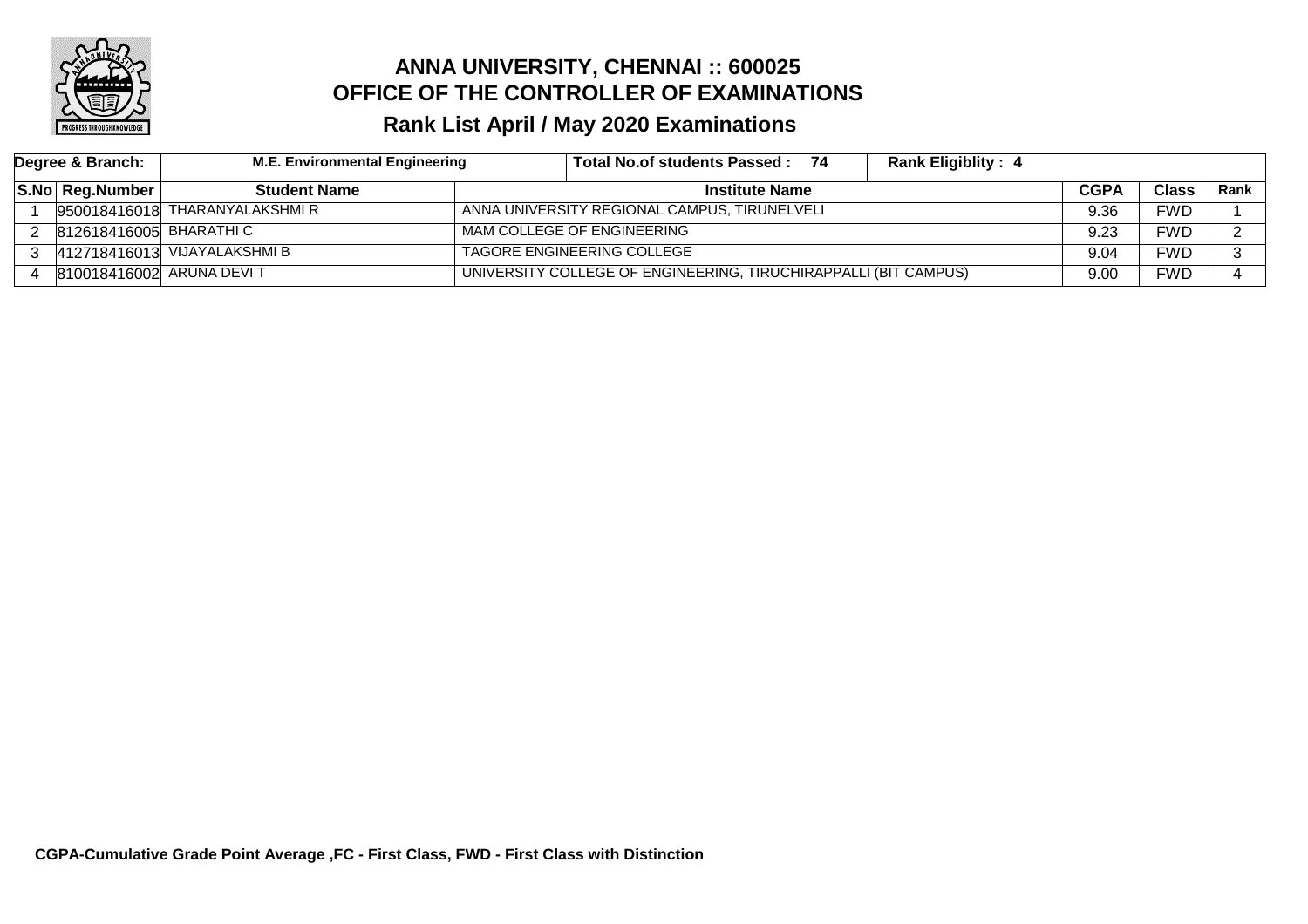

|    | Degree & Branch:         | M.E. Construction Engineering and Management | Total No.of students Passed: 210<br><b>Rank Eligiblity: 8</b> |             |              |                |
|----|--------------------------|----------------------------------------------|---------------------------------------------------------------|-------------|--------------|----------------|
|    | S.No Reg.Number          | <b>Student Name</b>                          | <b>Institute Name</b>                                         | <b>CGPA</b> | <b>Class</b> | Rank           |
|    | 311518418015 RAKSHANA L  |                                              | MEENAKSHI SUNDARARAJAN ENGINEERING COLLEGE                    | 9.21        | <b>FWD</b>   |                |
| 2  | 422218418002 ELANGODI N  |                                              | SURYA GROUP OF INSTITUTIONS                                   | 9.21        | <b>FWD</b>   |                |
| 3  | 960218418012 MONISHA V   |                                              | ARUNACHALA COLLEGE OF ENGINEERING FOR WOMEN                   | 9.04        | <b>FWD</b>   | $\overline{2}$ |
| 4  |                          | 960218418017 SHINY CANGAN G                  | ARUNACHALA COLLEGE OF ENGINEERING FOR WOMEN                   | 9.00        | <b>FWD</b>   | 3              |
| 5. |                          | 960218418022 SREE VIDHYA C                   | ARUNACHALA COLLEGE OF ENGINEERING FOR WOMEN                   | 9.00        | <b>FWD</b>   | 3              |
| 6. |                          | 311518418010 MAHAJABEEN M A                  | MEENAKSHI SUNDARARAJAN ENGINEERING COLLEGE                    | 8.99        | <b>FWD</b>   | 4              |
|    |                          | 311518418007 JAPHIA ACHA PHILIPOSE           | MEENAKSHI SUNDARARAJAN ENGINEERING COLLEGE                    | 8.93        | <b>FWD</b>   | 5 <sub>5</sub> |
| 8  | 420418418012 SAKTHIDEVIT |                                              | ADHIPARASAKTHI ENGINEERING COLLEGE                            | 8.93        | <b>FWD</b>   | 5              |
| 9  | 422218418003 GOMATHI D   |                                              | SURYA GROUP OF INSTITUTIONS                                   | 8.90        | <b>FWD</b>   | 6              |
| 10 |                          | 960218418024 UDAYA JEBISHA J                 | ARUNACHALA COLLEGE OF ENGINEERING FOR WOMEN                   | 8.87        | <b>FWD</b>   |                |
| 11 |                          | 960218418019 SIVADHARSHINI M                 | ARUNACHALA COLLEGE OF ENGINEERING FOR WOMEN                   | 8.83        | <b>FWD</b>   | 8              |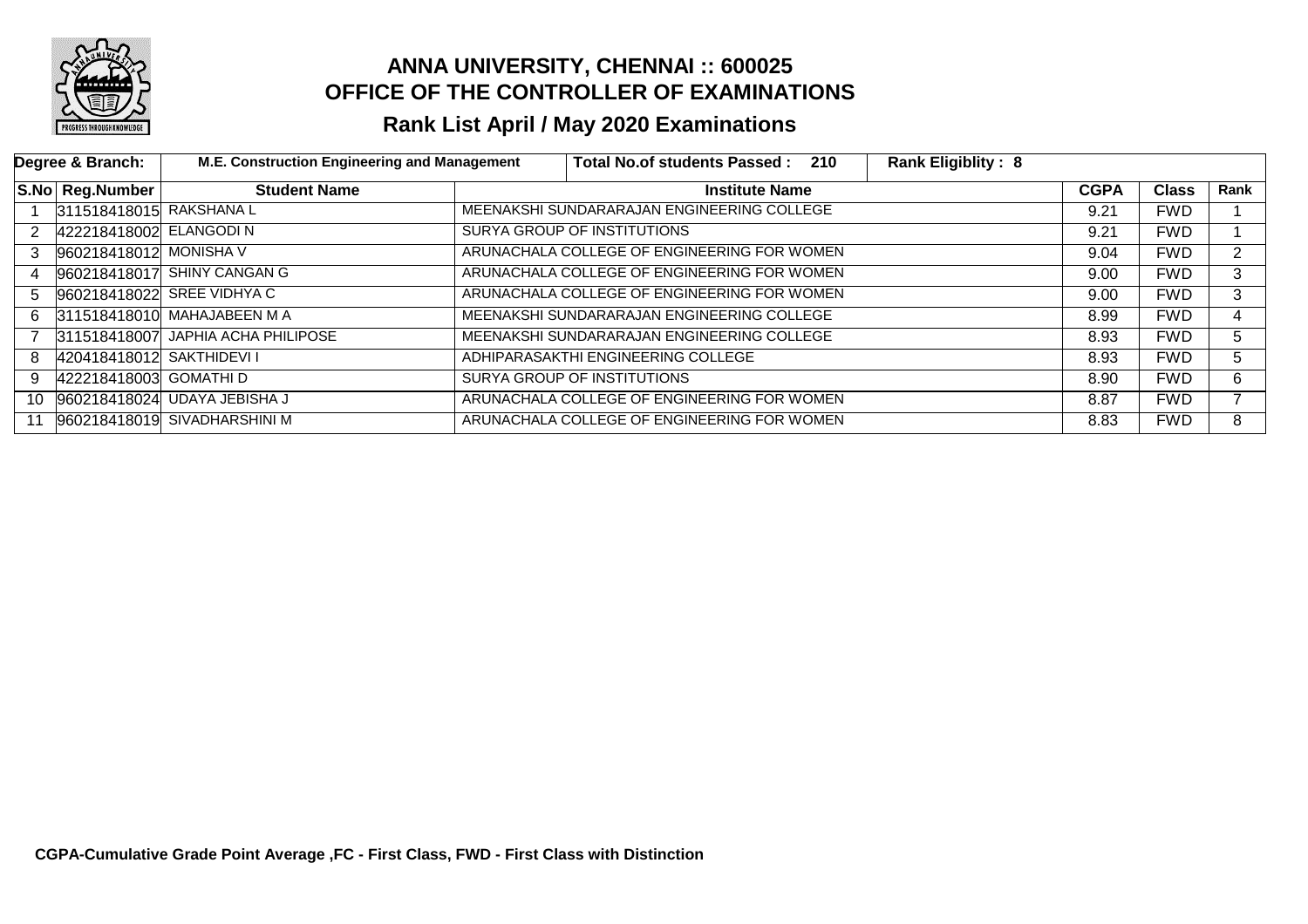

| Degree & Branch: |                      | M.E. VLSI Design                        | 102<br><b>Rank Eligiblity: 4</b><br>Total No.of students Passed: |             |              |      |
|------------------|----------------------|-----------------------------------------|------------------------------------------------------------------|-------------|--------------|------|
|                  | S.No Reg.Number      | <b>Student Name</b>                     | <b>Institute Name</b>                                            | <b>CGPA</b> | <b>Class</b> | Rank |
|                  |                      | $ 912818419011 $ VEERA THIPEEKA SWANI V | SYED AMMAL ENGINEERING COLLEGE                                   | 9.09        | FWD          |      |
|                  | 512218419003 MEENA D |                                         | S.K.P. ENGINEERING COLLEGE                                       | 9.04        | FWD          |      |
|                  |                      | 3 611718419003 SATHYA PRABA A           | NARASU'S SARATHY INSTITUTE OF TECHNOLOGY                         | 9.03        | FWD          |      |
|                  |                      | 950518419005 SUCHEE DEVIS               | DR.SIVANTHI ADITANAR COLLEGE OF ENGINEERING                      |             | FWD          |      |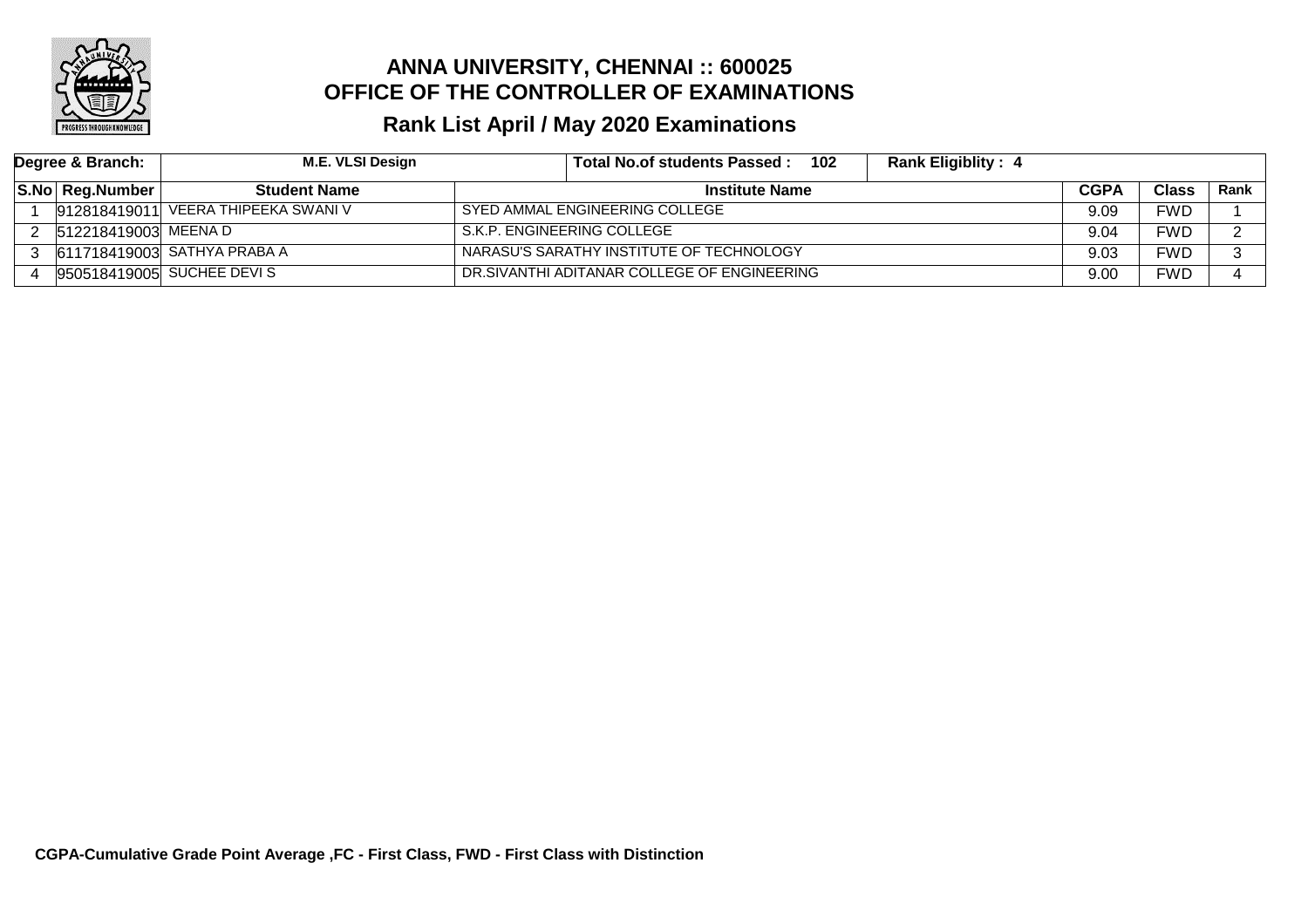

| Degree & Branch: |                          | M.E. Industrial Safety Engineering |  | Total No.of students Passed: 75             | <b>Rank Eligiblity: 4</b> |             |              |      |
|------------------|--------------------------|------------------------------------|--|---------------------------------------------|---------------------------|-------------|--------------|------|
|                  | S.No Reg.Number          | <b>Student Name</b>                |  | <b>Institute Name</b>                       |                           | <b>CGPA</b> | <b>Class</b> | Rank |
|                  | 730718423012 NAGULAN M   |                                    |  | EXCEL COLLEGE OF ENGINEERING AND TECHNOLOGY |                           | 9.00        | FWD          |      |
|                  |                          | 730718423002 ARUN KUMAR S          |  | EXCEL COLLEGE OF ENGINEERING AND TECHNOLOGY |                           | 8.95        | FWD          |      |
|                  | 730718423014 RAJASEKAR L |                                    |  | EXCEL COLLEGE OF ENGINEERING AND TECHNOLOGY |                           | 8.75        | FWD          |      |
|                  |                          | 612618423019 SURENDRANATH D        |  | THE KAVERY COLLEGE OF ENGINEERING           |                           | 8.68        | FWD          |      |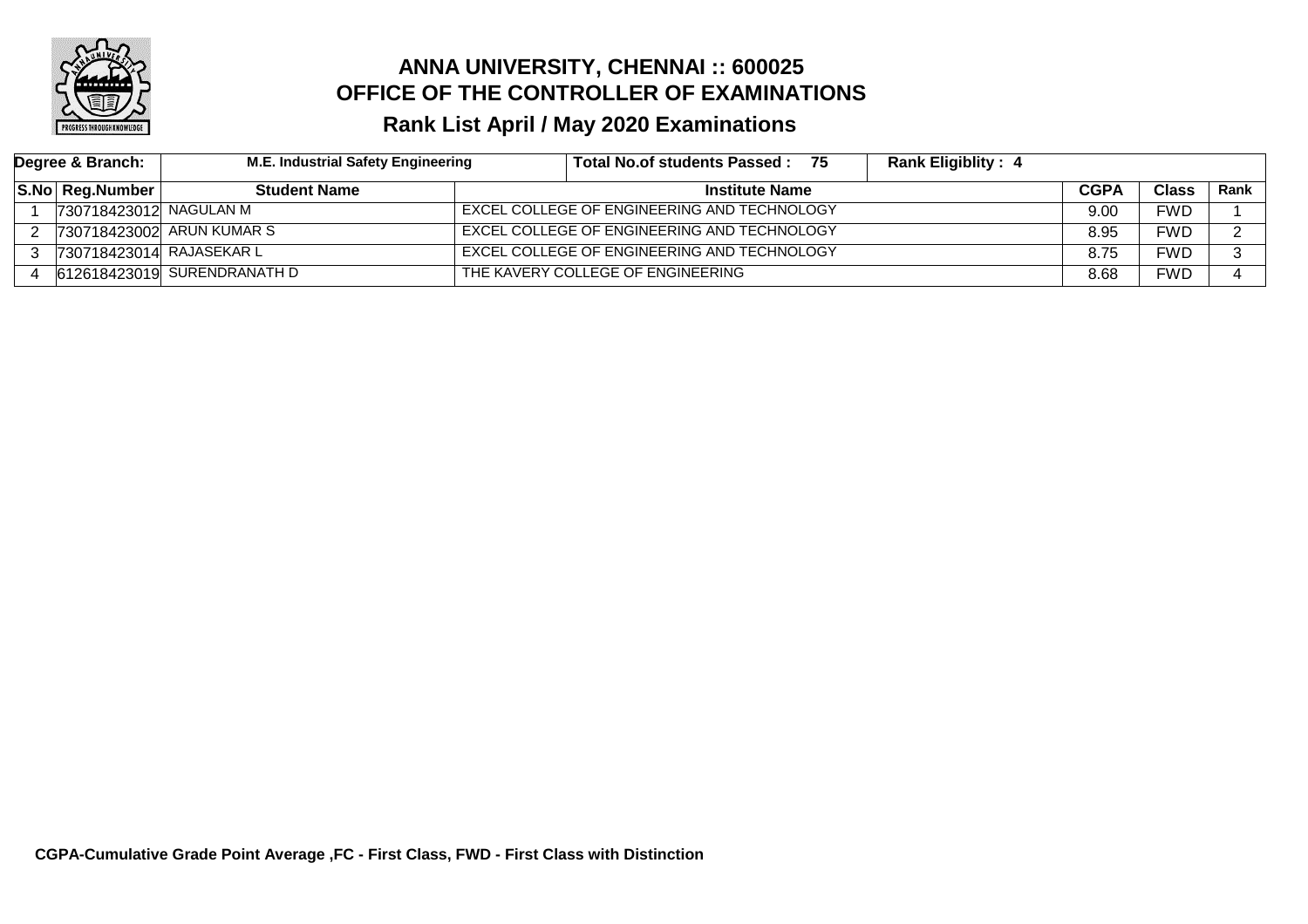

| Degree & Branch: | M.E. Embedded System Technologies | - 65<br>Total No.of students Passed :        | <b>Rank Eligiblity: 3</b> |             |              |      |
|------------------|-----------------------------------|----------------------------------------------|---------------------------|-------------|--------------|------|
| S.No Reg.Number  | <b>Student Name</b>               | <b>Institute Name</b>                        |                           | <b>CGPA</b> | <b>Class</b> | Rank |
|                  | 962318431003  MAHESWARI S         | AMRITA COLLEGE OF ENGINEERING AND TECHNOLOGY |                           | 9.30        | FWD          |      |
|                  | 312318431003 DIVYA PERUMAL        | ST.JOSEPH'S COLLEGE OF ENGINEERING           |                           | 9.24        | FWD          |      |
|                  | 312318431004 POORANESWARIS        | ST.JOSEPH'S COLLEGE OF ENGINEERING           |                           | 9.23        | FWD          |      |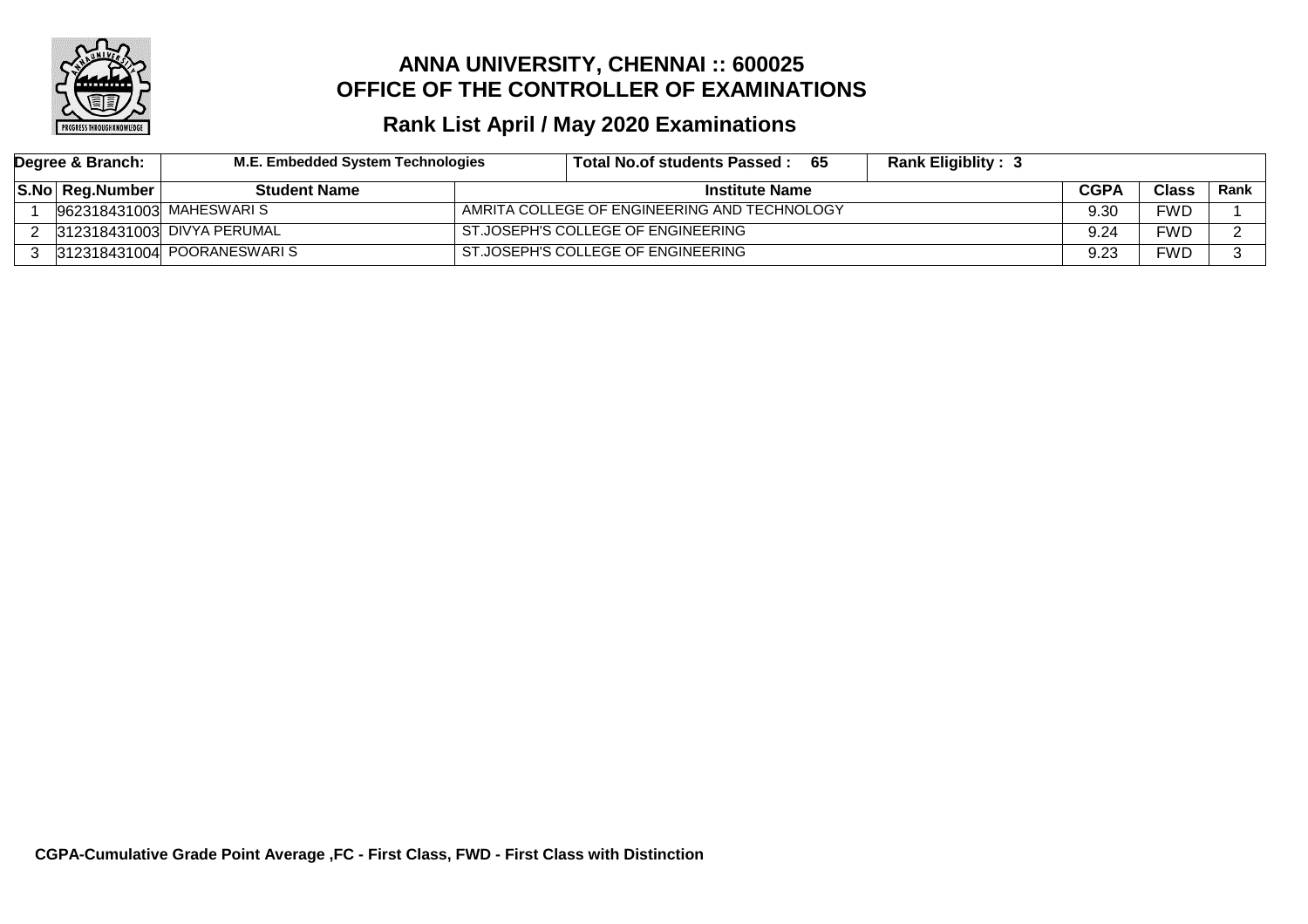

| Degree & Branch: | M.E. Soil Mechanics and Foundation Engineering | Total No.of students Passed: | <b>Rank Eligiblity:</b> |             |              |      |
|------------------|------------------------------------------------|------------------------------|-------------------------|-------------|--------------|------|
| S.No Reg.Number  | Student Name                                   | <b>Institute Name</b>        |                         | <b>CGPA</b> | <b>Class</b> | Rank |
|                  | 920518433010 RICHARDSAVIOURRAJ R               | KARUR COLLEGE OF ENGINEERING |                         | 8.80        | FWD          |      |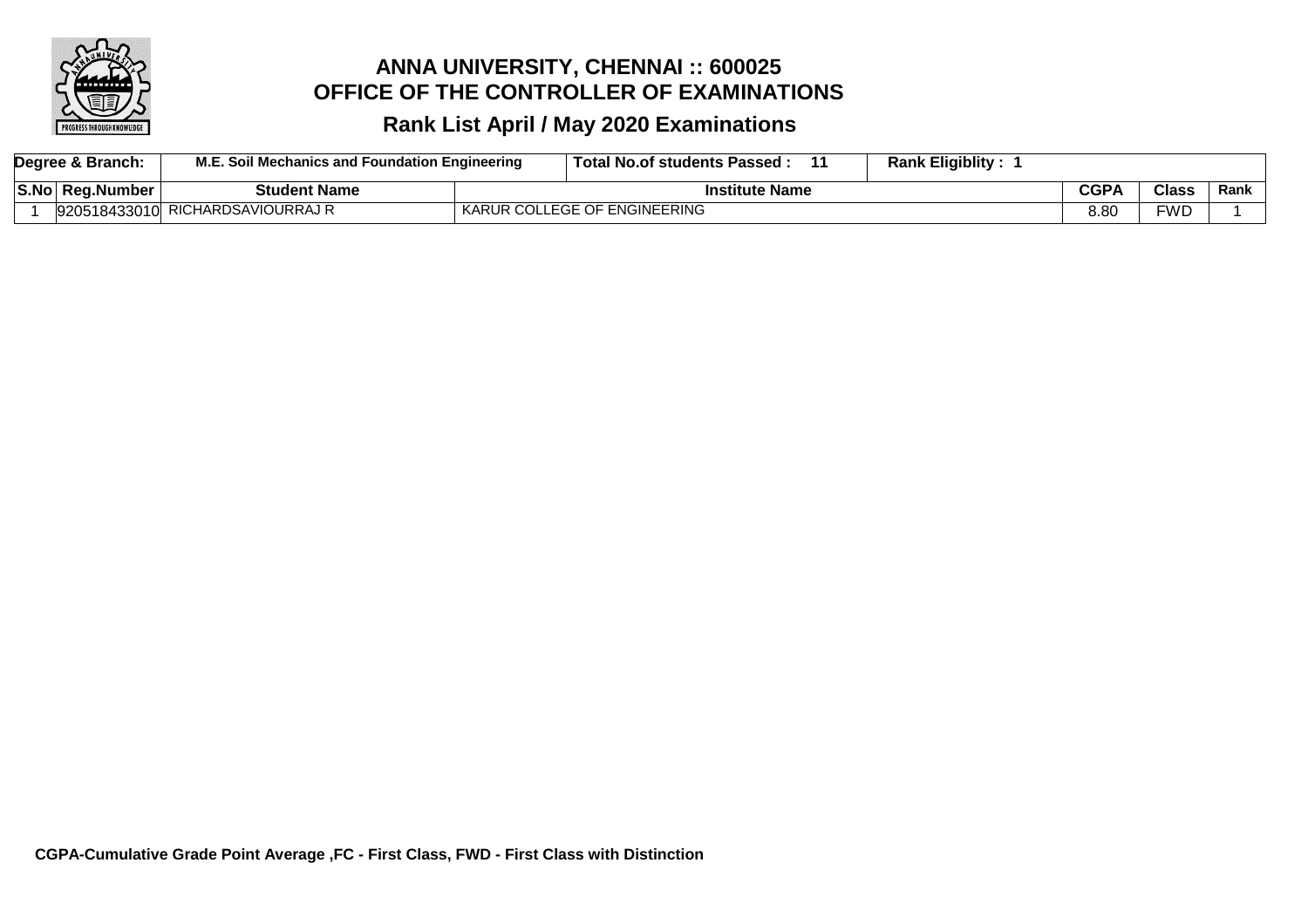

|             | Degree & Branch:         | <b>M.E. Medical Electronics</b> | <b>Rank Eligiblity:</b><br>12<br><b>Total No.of students Passed:</b> |             |              |      |
|-------------|--------------------------|---------------------------------|----------------------------------------------------------------------|-------------|--------------|------|
| <b>S.No</b> | <b>Reg.Number</b>        | <b>Student Name</b>             | <b>Institute Name</b>                                                | <b>CGPA</b> | <b>Class</b> | Rank |
|             | 612218455008 MONISHA S S |                                 | SENGUNTHAR COLLEGE OF ENGINEERING                                    | 8.60        | <b>FWD</b>   |      |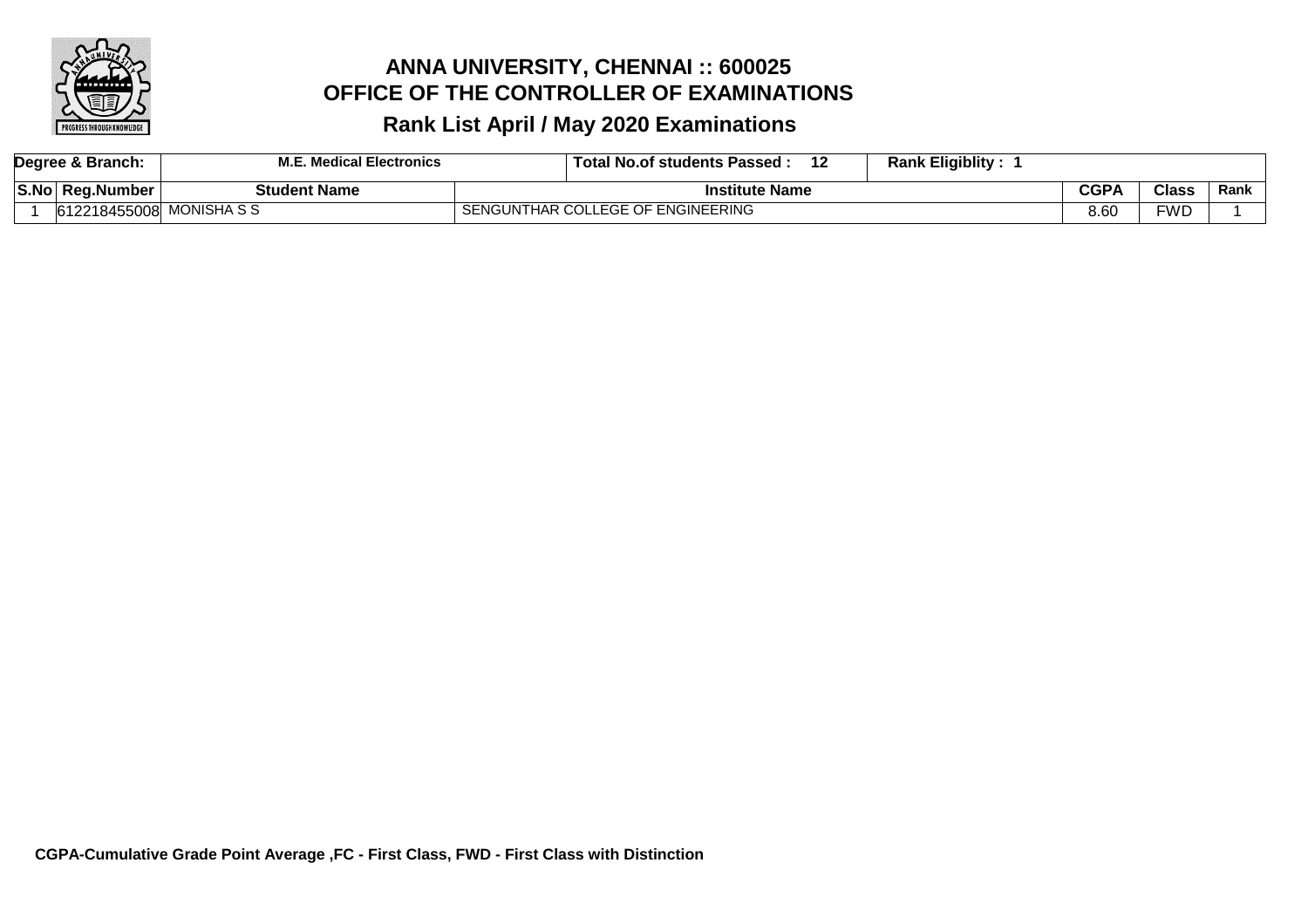

|      | Degree & Branch: | E. Biomedical Engineering     | <b>Rank Eligiblity:</b><br>. Total No.of students Passed : |             |                |      |
|------|------------------|-------------------------------|------------------------------------------------------------|-------------|----------------|------|
| S.No | Reg.Number       | Student Name                  | <b>Institute Name</b>                                      | <b>CGPA</b> | <b>Class</b>   | Rank |
|      |                  | 410818482001 ANUPAMA DEVI V K | L COLLEGE OF ENGINEERING AND TECHNOLOGY                    | 8.49        | $\Gamma$<br>╰╰ |      |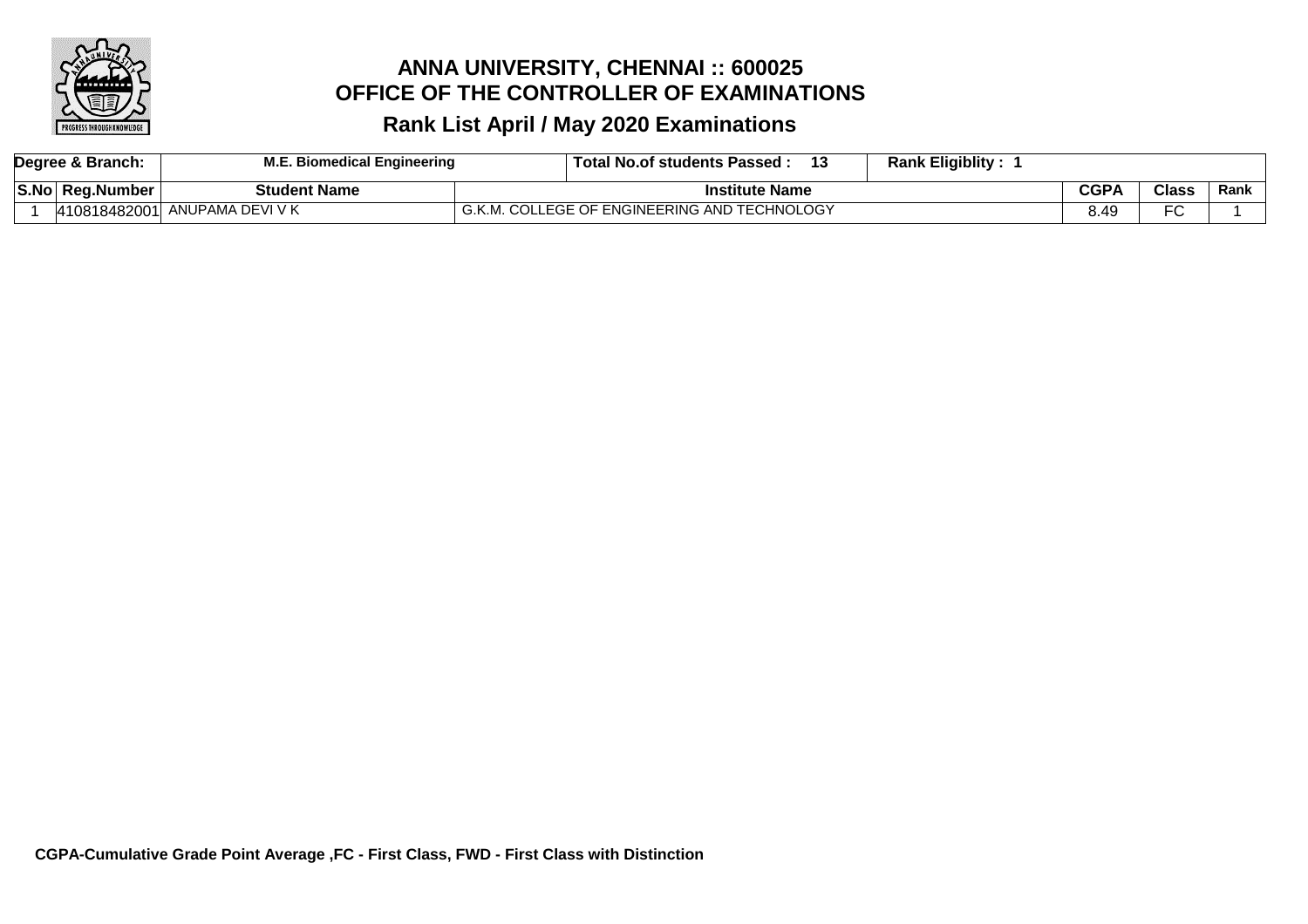

|  | Degree & Branch: | Communication and Networking | ີ<br><b>Total No.of students Passed.</b>         | <b>Rank Eligiblity:</b> |             |               |      |
|--|------------------|------------------------------|--------------------------------------------------|-------------------------|-------------|---------------|------|
|  | S.No  Reg.Number | <b>Student Name</b>          | Institute Name                                   |                         | <b>CGP/</b> | $\bigcap$ ass | Rank |
|  | 952018483004     | JEBAPRIYADHARSHINI K         | P.S.R.RENGASAMY COLLEGE OF ENGINEERING FOR WOMEN |                         | 3.8S        | =WD           |      |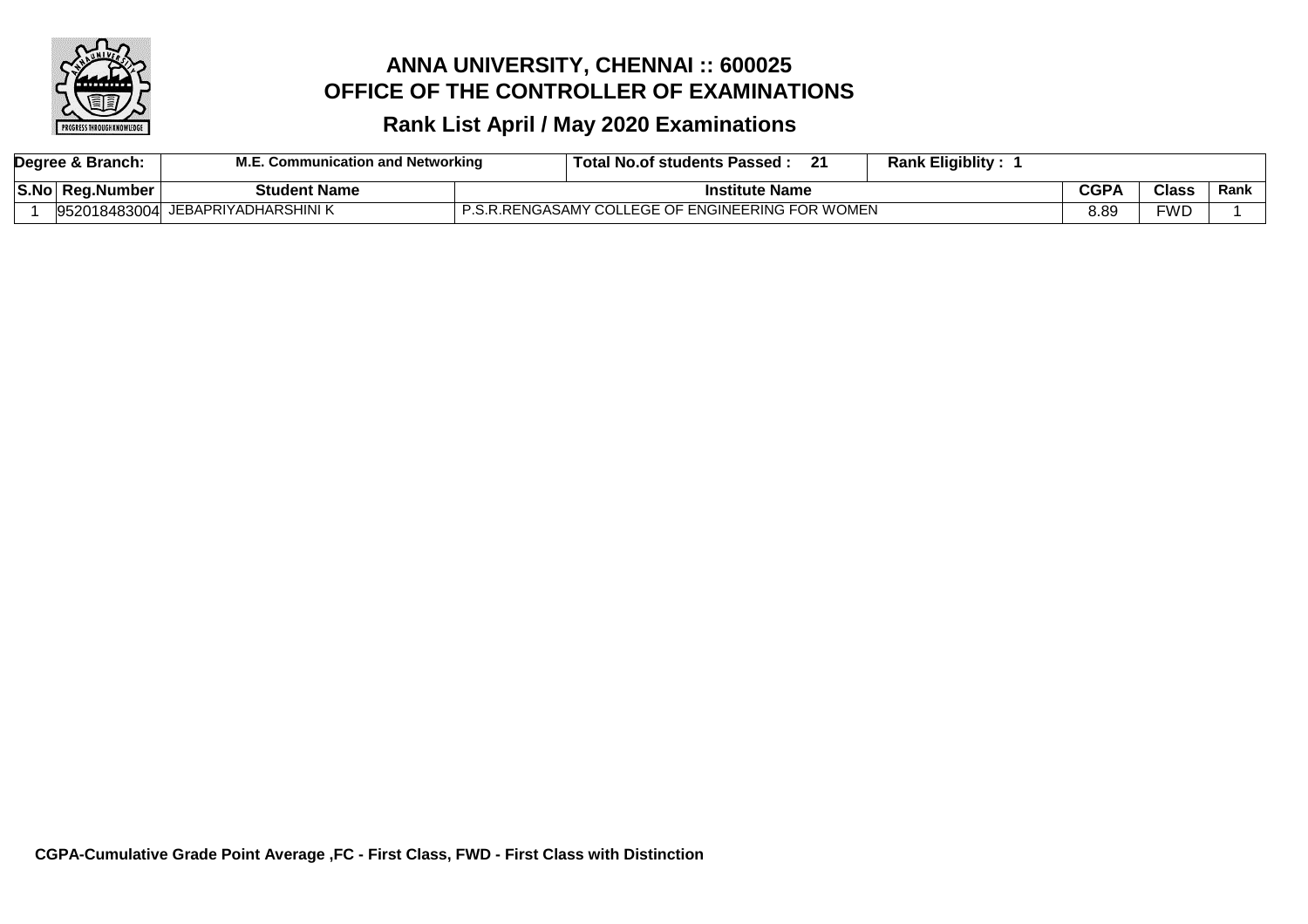

|  | Degree & Branch:       | M.Tech. Plastics Technology    | 10<br>Total No.of students Passed:                       | <b>Rank Eligiblity:</b> |      |              |      |
|--|------------------------|--------------------------------|----------------------------------------------------------|-------------------------|------|--------------|------|
|  | <b>S.No Reg.Number</b> | <b>Student Name</b>            | Institute Name                                           |                         | CGPA | <b>Class</b> | Rank |
|  |                        | 310318503011 SEMION KINGSLEE S | CENTRAL INSTITUTE OF PLASTICS ENGINEERING AND TECHNOLOGY |                         | 8.68 | FWD          |      |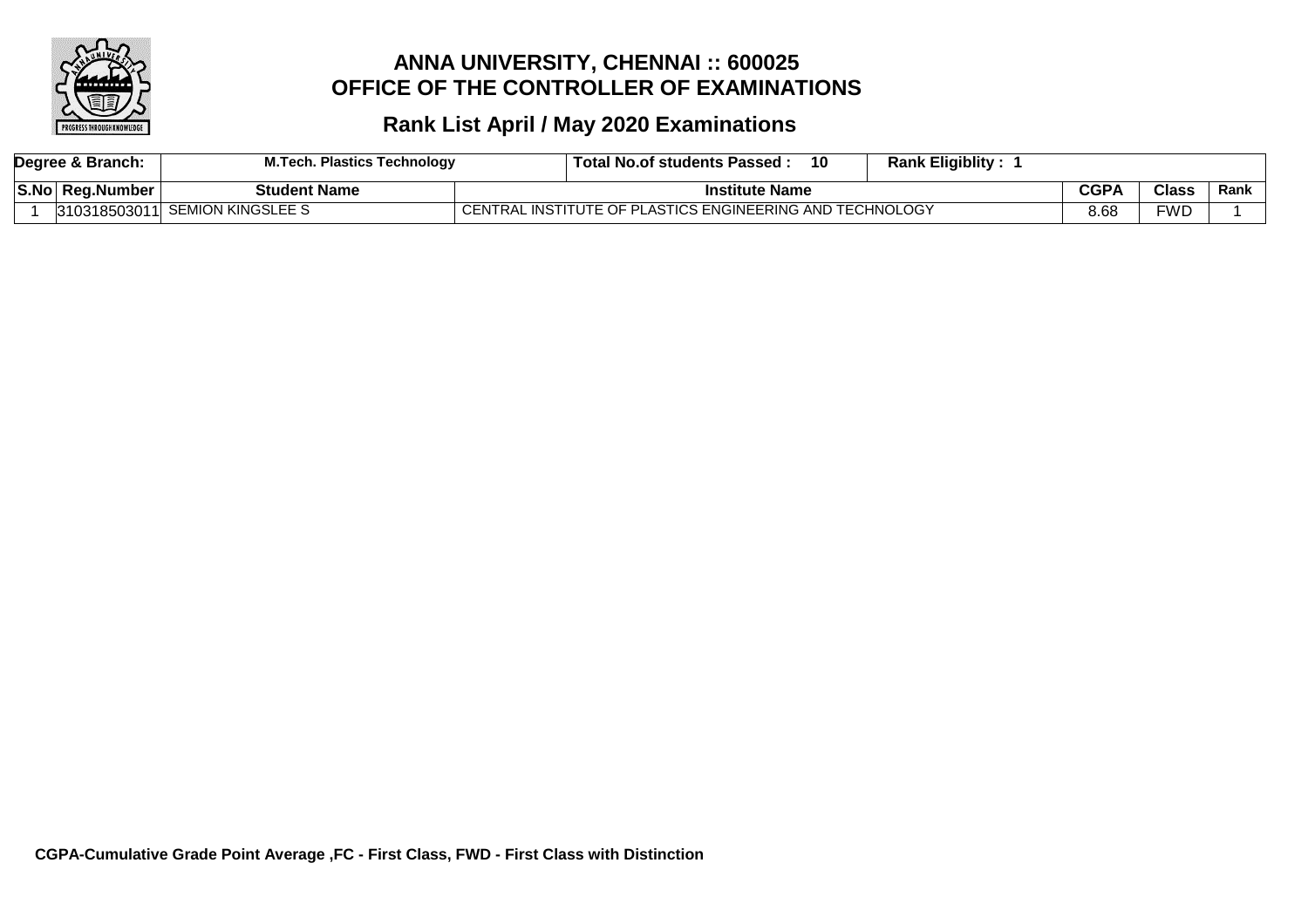

| Degree & Branch: |              | M.Tech. Textile Technology(With Specialization in Textile | 40<br><b>Total No.of students Passed</b> | <b>Rank Eligiblity :</b>     |
|------------------|--------------|-----------------------------------------------------------|------------------------------------------|------------------------------|
|                  |              | Chemistrv)                                                |                                          |                              |
| S.No             | ∣ Rea.Number | Student Name                                              | nstitute Name                            | CGPA<br><b>Class</b><br>Rank |
|                  | 732318504011 | VARSHA V                                                  | S.S.M. COLLEGE OF ENGINEERING            | <b>FWD</b><br>7c             |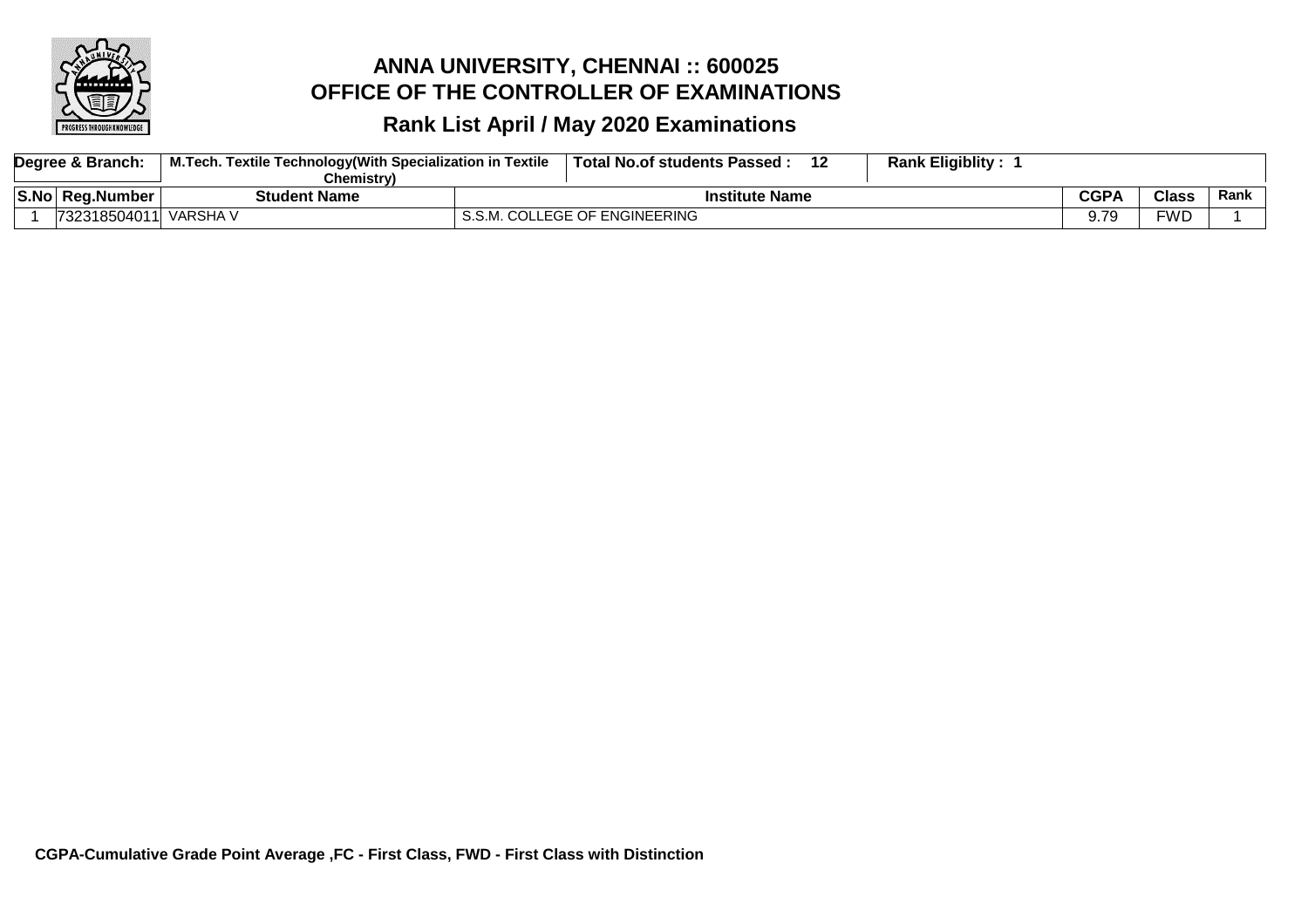

| Degree & Branch: |                      | <b>M.Tech. Remote Sensing</b> | <b>Rank Eligiblity:</b><br>Total No.of students Passed: |             |              |      |
|------------------|----------------------|-------------------------------|---------------------------------------------------------|-------------|--------------|------|
|                  | S.No Reg.Number      | Student Name                  | <b>Institute Name</b>                                   | <b>CGPA</b> | <b>Class</b> | Rank |
|                  | 950018506019 SUSHMIR |                               | ANNA UNIVERSITY REGIONAL CAMPUS, TIRUNELVELI            | ົດ<br>ອ.∠ເ  | FWD          |      |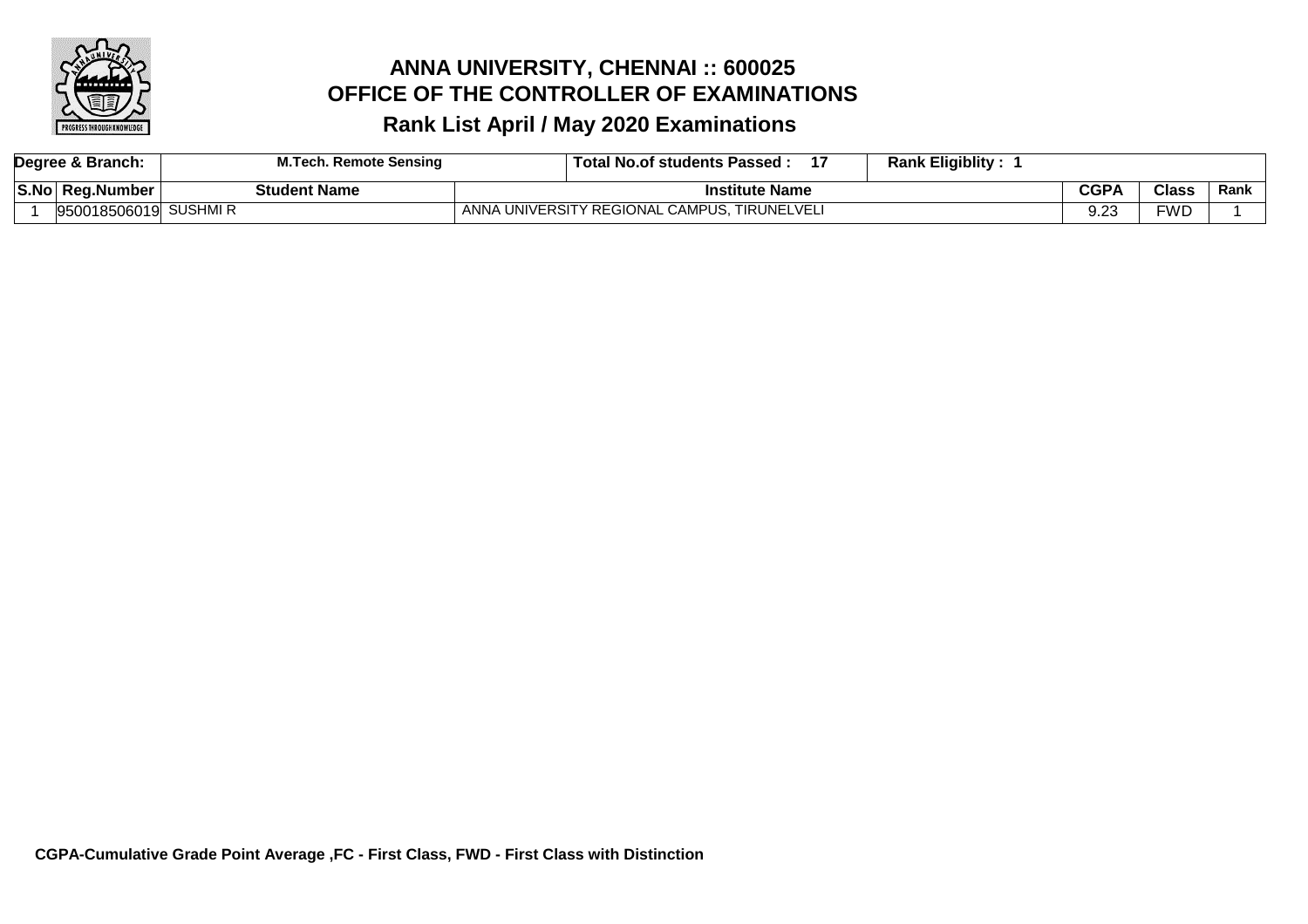

| Degree & Branch: |                              | <b>M.Tech. Biotechnology</b>   | Total No.of students Passed: 94               | <b>Rank Eligiblity: 4</b> |      |       |      |
|------------------|------------------------------|--------------------------------|-----------------------------------------------|---------------------------|------|-------|------|
|                  | S.No Reg.Number <sup> </sup> | <b>Student Name</b>            | <b>Institute Name</b>                         |                           |      | Class | Rank |
|                  | 920418509016 KALPANA P       |                                | KAMARAJ COLLEGE OF ENGINEERING AND TECHNOLOGY |                           |      | FWD   |      |
|                  |                              | 312318509006 SHIRLEY RIKSY E   | ST.JOSEPH'S COLLEGE OF ENGINEERING            |                           | 9.65 | FWD   |      |
|                  | 312318509008                 | VARSHA JOSEPHINE V             | ST.JOSEPH'S COLLEGE OF ENGINEERING            |                           | 9.56 | FWD   |      |
|                  |                              | 920418509006 JEMIMA ROMOLA C V | KAMARAJ COLLEGE OF ENGINEERING AND TECHNOLOGY |                           | 9.51 | FWD   |      |
|                  |                              | 920418509007 JEYA CRESSIDA J   | KAMARAJ COLLEGE OF ENGINEERING AND TECHNOLOGY |                           | 9.51 | FWD   |      |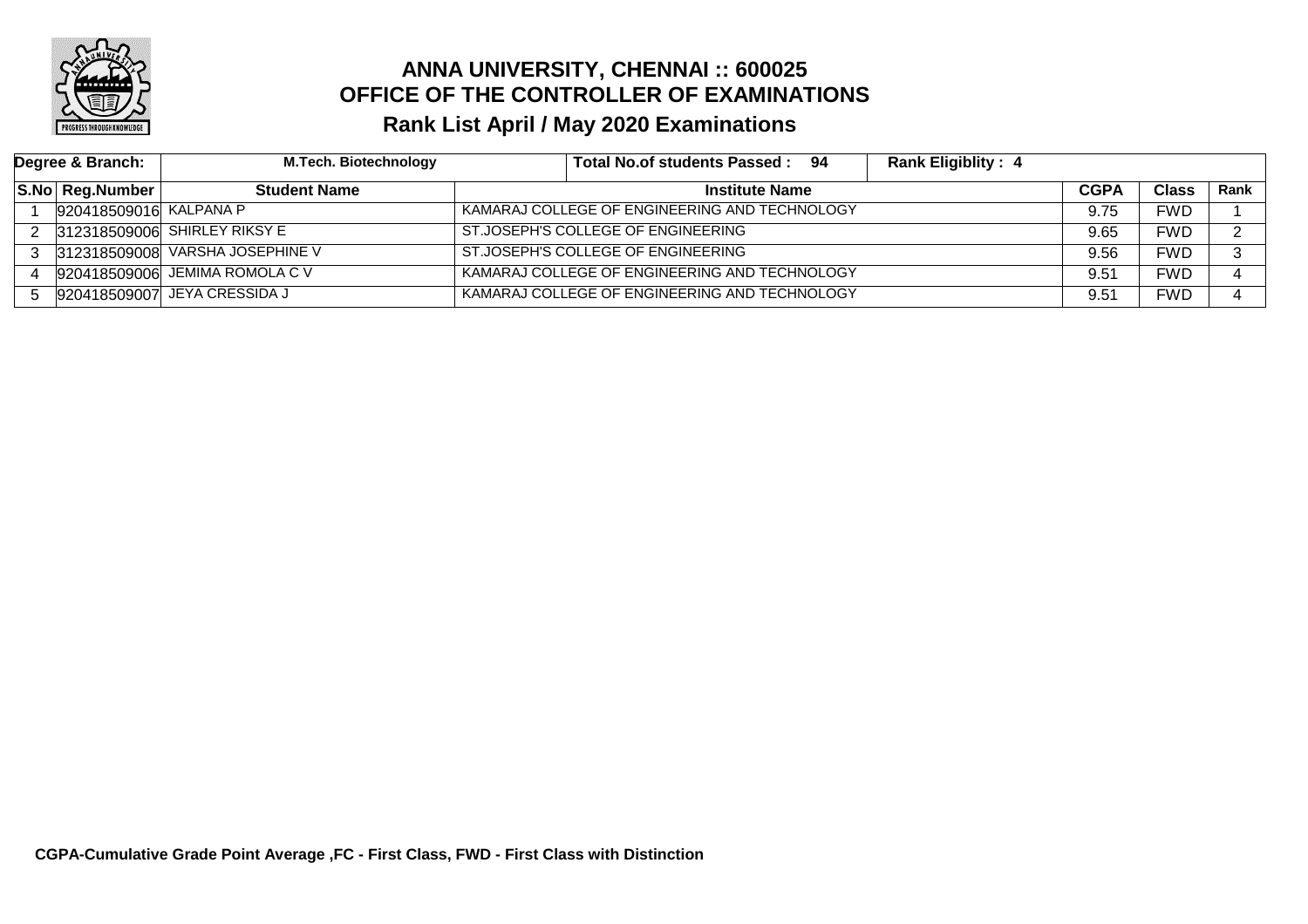

|      | Degree & Branch: | M.Arch.<br>. Real Estate Development | 16<br>Total <sub>1</sub><br>' No.of students Passed . | <b>Rank Eligiblity:</b> |         |              |      |
|------|------------------|--------------------------------------|-------------------------------------------------------|-------------------------|---------|--------------|------|
| S.No | . Rea.Number     | <b>Student Name</b>                  | Institute Name                                        |                         |         | <b>Class</b> | Rank |
|      | 311318564018     | <b>SRINANDHINI</b>                   | CADEMY OF ARCHITECTURE                                |                         | $9.0^-$ | <b>FWD</b>   |      |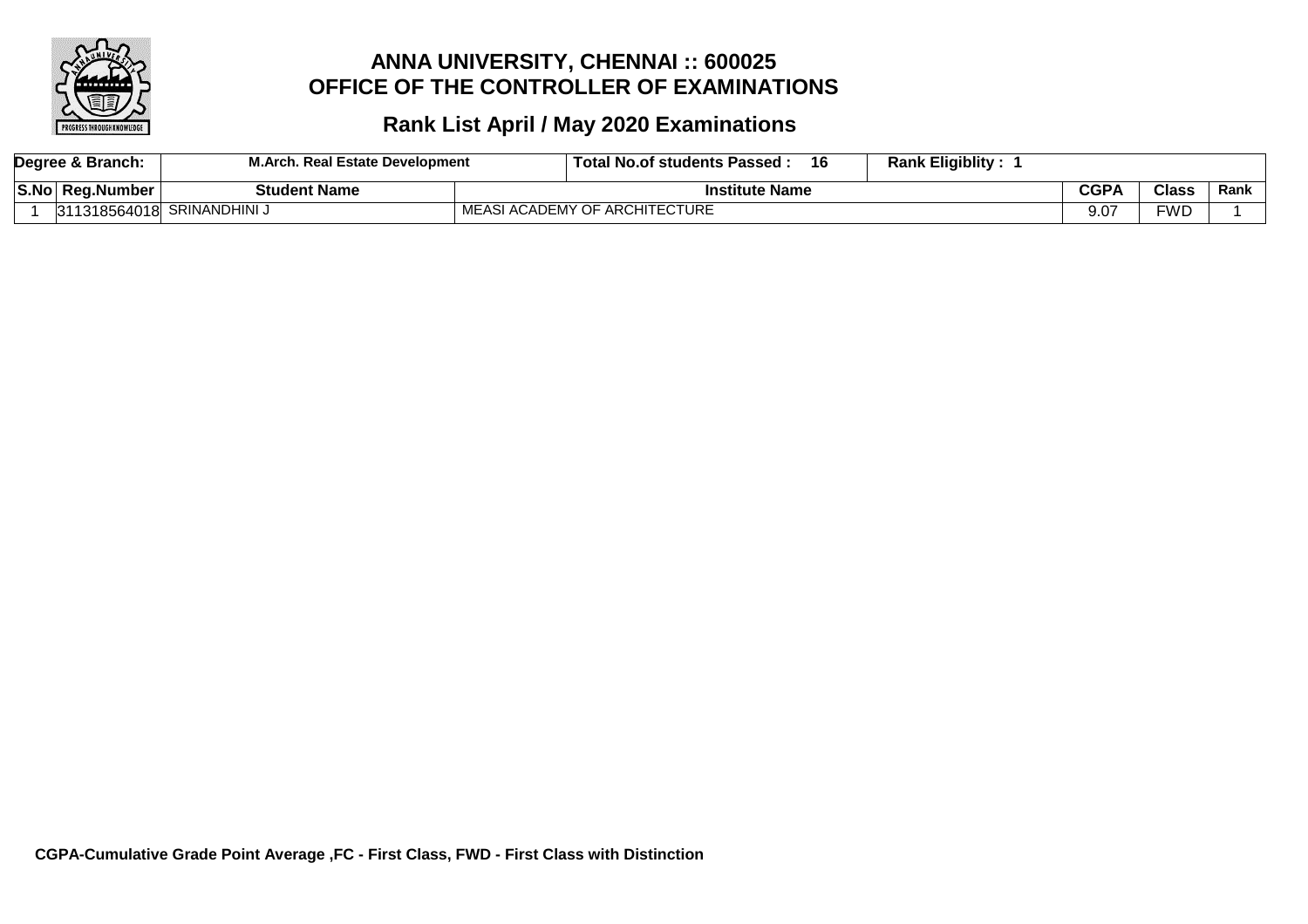

| Degree & Branch: |                        | M.Arch.                      | - 55<br><b>Rank Eligiblity: 3</b><br>Total No.of students Passed : |             |              |        |
|------------------|------------------------|------------------------------|--------------------------------------------------------------------|-------------|--------------|--------|
|                  | S.No Reg.Number        | Student Name                 | <b>Institute Name</b>                                              | <b>CGPA</b> | <b>Class</b> | Rank l |
|                  | 311418566003 ARCHANA A |                              | MEENAKSHI COLLEGE OF ENGINEERING                                   | 9.29        | <b>FWD</b>   |        |
|                  |                        | 730618566020 VAIBAVASRI V L  | EXCEL COLLEGE OF ARCHITECTURE AND PLANNING                         | 9.16        | <b>FWD</b>   |        |
|                  |                        | 311318566014 SUMAIRAH KAREEM | MEASI ACADEMY OF ARCHITECTURE                                      | 9.08        | <b>FWD</b>   |        |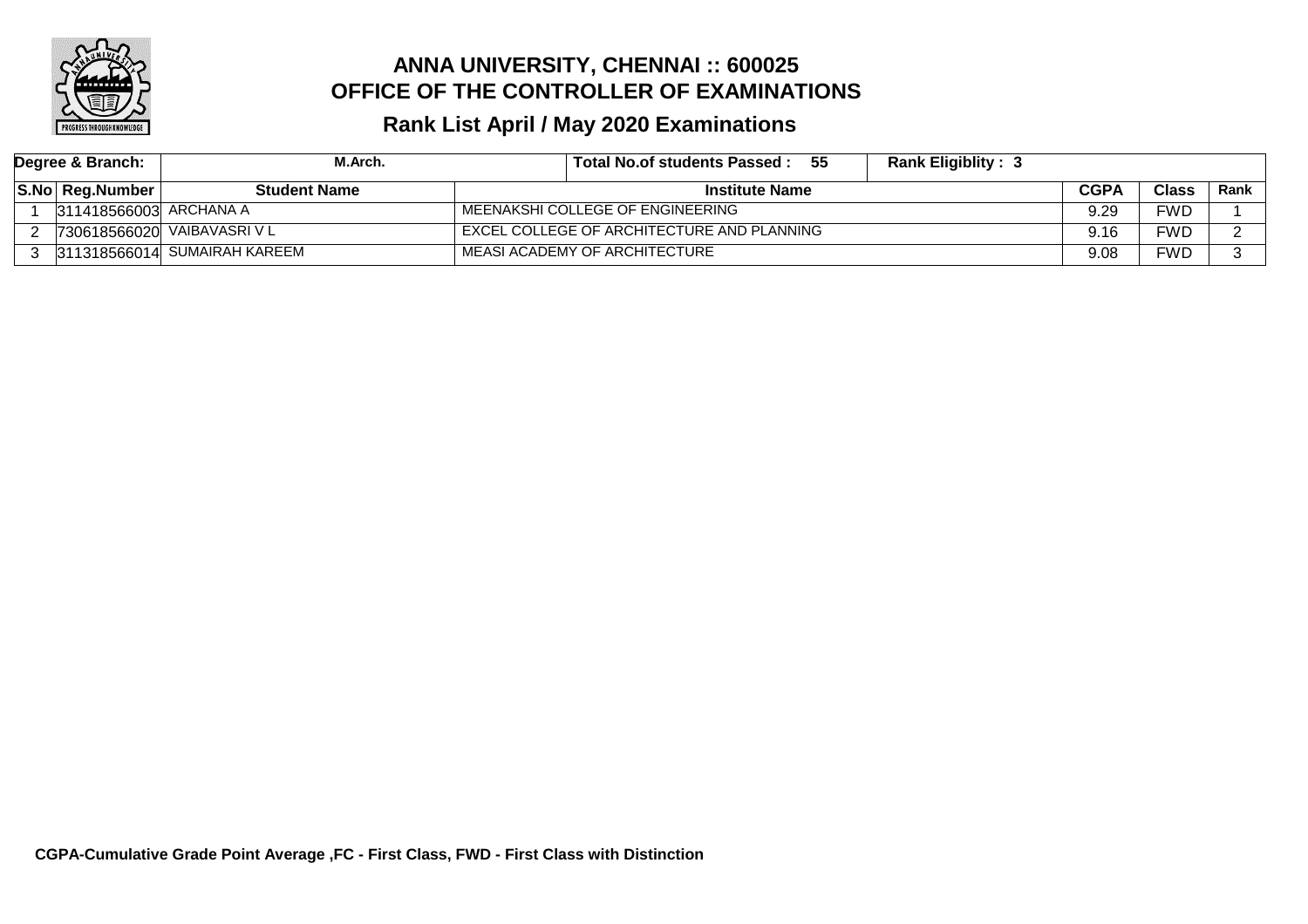

| Degree & Branch: |                           | M.B.A.                           |                                                          | Total No.of students Passed: 2912                                  | <b>Rank Eligiblity: 25</b> |              |                 |                 |
|------------------|---------------------------|----------------------------------|----------------------------------------------------------|--------------------------------------------------------------------|----------------------------|--------------|-----------------|-----------------|
|                  | S.No Reg.Number           | <b>Student Name</b>              | <b>Institute Name</b>                                    |                                                                    | <b>CGPA</b>                | <b>Class</b> | Rank            |                 |
|                  |                           | 110318631014 MANJARI SUGIRTHA A  |                                                          | GRT INSTITUTE OF ENGINEERING AND TECHNOLOGY                        |                            | 9.00         | <b>FWD</b>      |                 |
| 2                | 510818631019 HEMA M       |                                  |                                                          | GANADIPATHY TULSI'S JAIN ENGINEERING COLLEGE                       |                            | 8.98         | <b>FWD</b>      | $\overline{2}$  |
|                  | 412518631104 SWETHAK      |                                  |                                                          | SRI SAIRAM ENGINEERING COLLEGE                                     |                            | 8.92         | <b>FWD</b>      | $\overline{3}$  |
| 4                | 511318631050 RAMYA U      |                                  |                                                          | <b>KINGSTON ENGINEERING COLLEGE</b>                                |                            | 8.92         | <b>FWD</b>      | $\overline{3}$  |
| 5                |                           | 511318631035 MUBASHIRA AAFREEN A |                                                          | <b>KINGSTON ENGINEERING COLLEGE</b>                                |                            | 8.91         | <b>FWD</b>      | $\overline{4}$  |
| 6                | 511318631039 NANDHINI M   |                                  |                                                          | KINGSTON ENGINEERING COLLEGE                                       |                            | 8.91         | <b>FWD</b>      | 4               |
|                  | 112718631031 MONISHA L    |                                  |                                                          | ST.PETER'S COLLEGE OF ENGINEERING AND TECHNOLOGY                   |                            | 8.88         | <b>FWD</b>      | $\overline{5}$  |
| 8                | 952618631031 PRIYANKA R   |                                  |                                                          | S.VEERASAMY CHETTIAR COLLEGE OF ENGINEERING AND TECHNOLOGY         |                            | 8.87         | <b>FWD</b>      | 6               |
| 9                |                           | 113018631028 MOHANAPRIYA K       |                                                          | VEL TECH HIGH TECH DR.RANGARAJAN DR.SAKUNTHALA ENGINEERING COLLEGE |                            | 8.84         | <b>FWD</b>      | $\overline{7}$  |
| 10               | 412518631025 GOLDALIN T   |                                  |                                                          | SRI SAIRAM ENGINEERING COLLEGE                                     |                            | 8.84         | <b>FWD</b>      | $\overline{7}$  |
| 11               |                           | 113018631042 REENA ROSELINE S    |                                                          | VEL TECH HIGH TECH DR.RANGARAJAN DR.SAKUNTHALA ENGINEERING COLLEGE |                            | 8.81         | <b>FWD</b>      | $\overline{8}$  |
| $12 \,$          | 510618631025 LAVANYA G    |                                  |                                                          | C.ABDUL HAKEEM COLLEGE OF ENGINEERING AND TECHNOLOGY               |                            | 8.79         | <b>FWD</b>      | 9               |
| 13               | 420718631022 PRAVINA R    |                                  |                                                          | C.K. COLLEGE OF ENGINEERING & TECHNOLOGY                           |                            | 8.78         | <b>FWD</b>      | 10              |
| 14               | 721518631045 SWATHY N R   |                                  | NEHRU INSTITUTE OF INFORMATION TECHNOLOGY AND MANAGEMENT |                                                                    | 8.78                       | <b>FWD</b>   | 10 <sup>°</sup> |                 |
| 15               | 113018631008 BHAVANIU     |                                  |                                                          | VEL TECH HIGH TECH DR.RANGARAJAN DR.SAKUNTHALA ENGINEERING COLLEGE |                            | 8.77         | <b>FWD</b>      | $\overline{11}$ |
| 16               | 113218631033 PAVITHRA R   |                                  |                                                          | VELAMMAL ENGINEERING COLLEGE                                       |                            | 8.77         | <b>FWD</b>      | $\overline{11}$ |
| 17               | 211418631152 SWETHA V P   |                                  |                                                          | PANIMALAR ENGINEERING COLLEGE                                      |                            | 8.77         | <b>FWD</b>      | 11              |
| 18               | 511318631024 KAVITHA K    |                                  |                                                          | <b>KINGSTON ENGINEERING COLLEGE</b>                                |                            | 8.77         | <b>FWD</b>      | $\overline{11}$ |
| 19               | 723318631001 AJITHA R     |                                  |                                                          | AKSHAYA INSTITUTE OF MANAGEMENT STUDIES                            |                            | 8.77         | <b>FWD</b>      | $\overline{11}$ |
| 20               | 412518631057 NANDHINEE R  |                                  |                                                          | SRI SAIRAM ENGINEERING COLLEGE                                     |                            | 8.76         | <b>FWD</b>      | $\overline{12}$ |
| 21               |                           | 611118631020 GOWSIGA SREE S      |                                                          | KNOWLEDGE BUSINESS SCHOOL                                          |                            | 8.76         | <b>FWD</b>      | $\overline{12}$ |
| 22               | 310118631020 REVATHI D    |                                  |                                                          | ANAND INSTITUTE OF HIGHER TECHNOLOGY                               |                            | 8.74         | FWD             | $\overline{13}$ |
| 23               | 312318631109 SUMERA V M F |                                  |                                                          | ST.JOSEPH'S COLLEGE OF ENGINEERING                                 |                            | 8.74         | <b>FWD</b>      | $\overline{13}$ |
| 24               | 411718631013 KOWSALYA N   |                                  |                                                          | PRINCE SHRI VENKATESHWARA PADMAVATHY ENGINEERING COLLEGE           |                            | 8.74         | <b>FWD</b>      | $\overline{13}$ |
| 25               | 611118631030 KANIMOZHI P  |                                  |                                                          | <b>KNOWLEDGE BUSINESS SCHOOL</b>                                   |                            | 8.74         | <b>FWD</b>      | $\overline{13}$ |